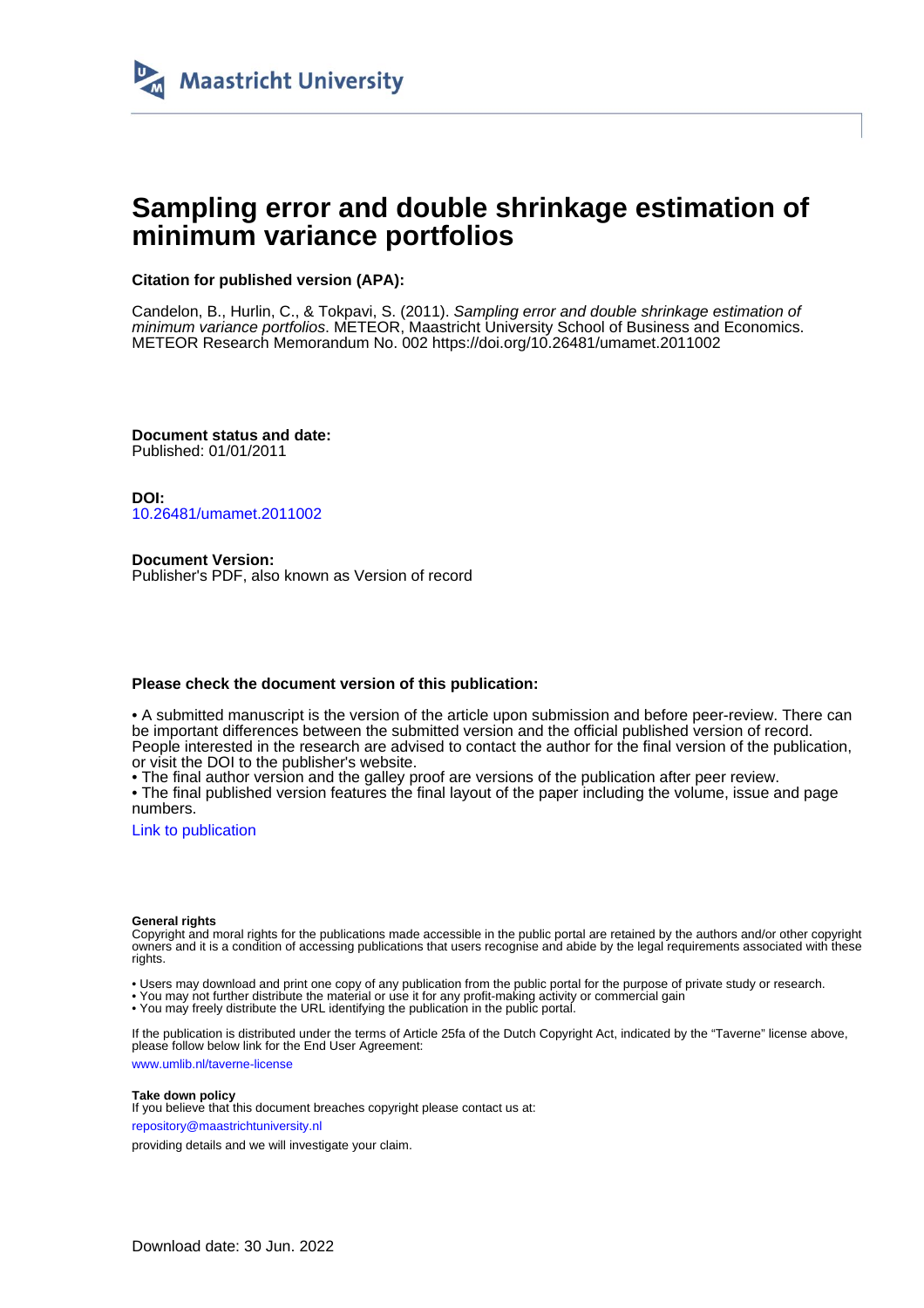

Bertrand Candelon, Christophe Hurlin, Sessi Tokpavi

**Sampling Error and Double Shrinkage Estimation of Minimum Variance Portfolios** 

RM/11/002

# **METEOR**

Maastricht University School of Business and Economics Maastricht Research School of Economics of Technology and Organization

P.O. Box 616 NL - 6200 MD Maastricht The Netherlands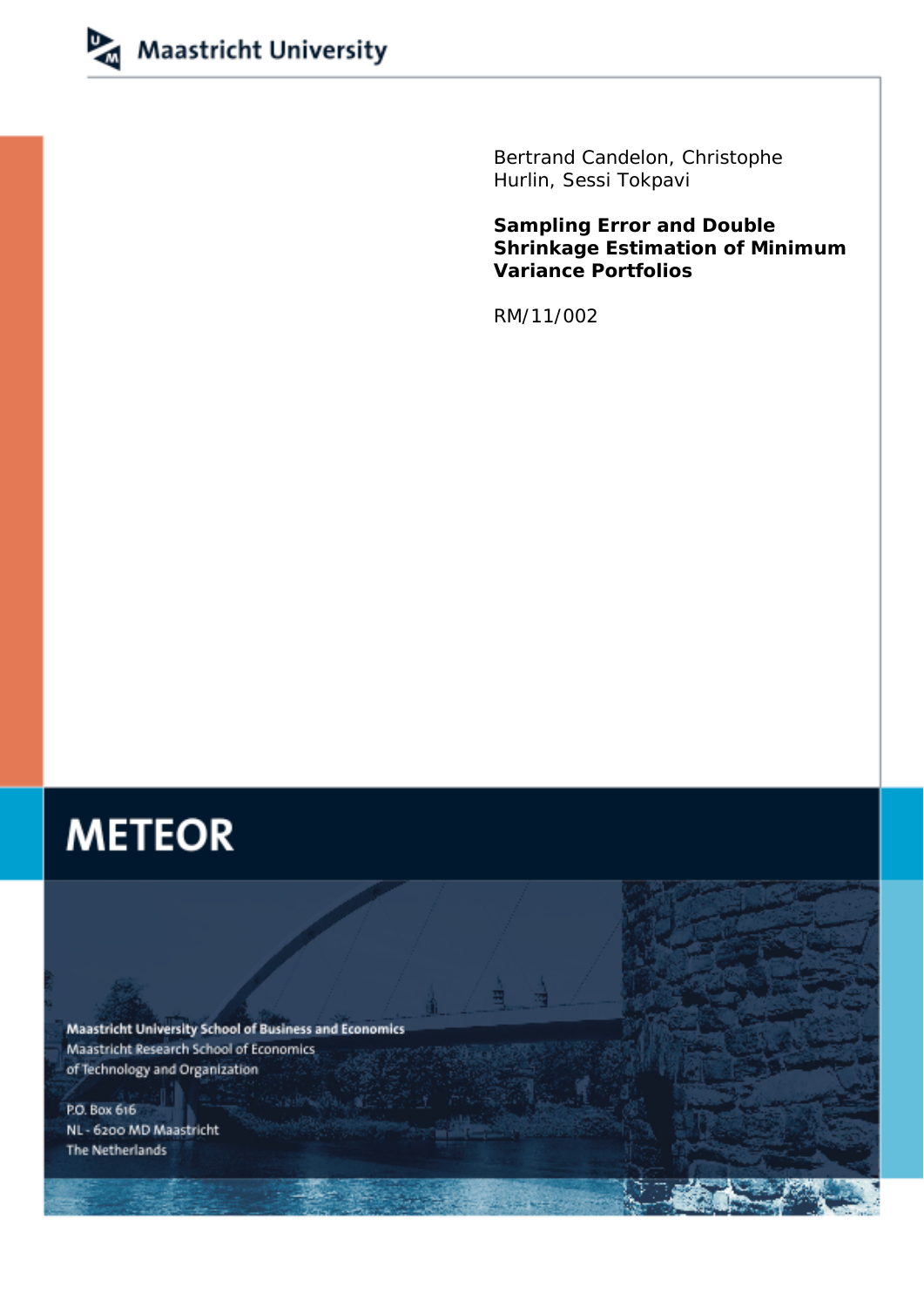# Sampling Error and Double Shrinkage Estimation of Minimum Variance Portfolios

Bertrand Candelon,\* Christophe Hurlin! Sessi Tokpavi<sup>‡</sup>

September, 2010

#### Abstract

Shrinkage estimators of the covariance matrix are known to improve the stability over time of the Global Minimum Variance Portfolio (GMVP), as they are less error-prone. However, the improvement over the empirical covariance matrix is not optimal for small values of  $n$ , the estimation sample size. For typical asset allocation problems, with  $n$  small, this paper aims to introduce a new framework useful to improve the stability of the GMVP based on shrinkage estimators of the covariance matrix. First, we show analytically that the weights of any GMVP can be shrunk - within the framework of the ridge regression - towards the ones of the equally-weighted portfolio in order to reduce sampling error. Second, monte carlo simulations and empirical applications show that applying our methodology to the GMVP based on shrinkage estimators of the covariance matrix, leads to more stable portfolio weights, sharp decreases in portfolio turnovers, and often statistically lower (resp. higher) out-of-sample variances (resp. sharpe ratios). These results illustrate that double shrinkage estimation of the GMVP can be beneficial for realistic small estimation sample sizes.

Key words : Global Minimum Variance Portfolio; Sampling Error; Double Shrinkage; Equality Restricted Ridge Regression

b.candelon@maastrichtuniversity.nl. Maastricht University, Department of Economics. The Netherlands.

<sup>&</sup>lt;sup>†</sup>christophe.hurlin@univ-orleans.fr, University of Orléans, Laboratoire d'Economie d'Orléans (LEO), France.

<sup>&</sup>lt;sup>‡</sup>Corresponding author. EconomiX, University of Paris Ouest Nanterre La Défense, 200 avenue de la RÈpublique, 92000 Nanterre Cedex. E-mail: sessi.tokpavi@u-paris10.fr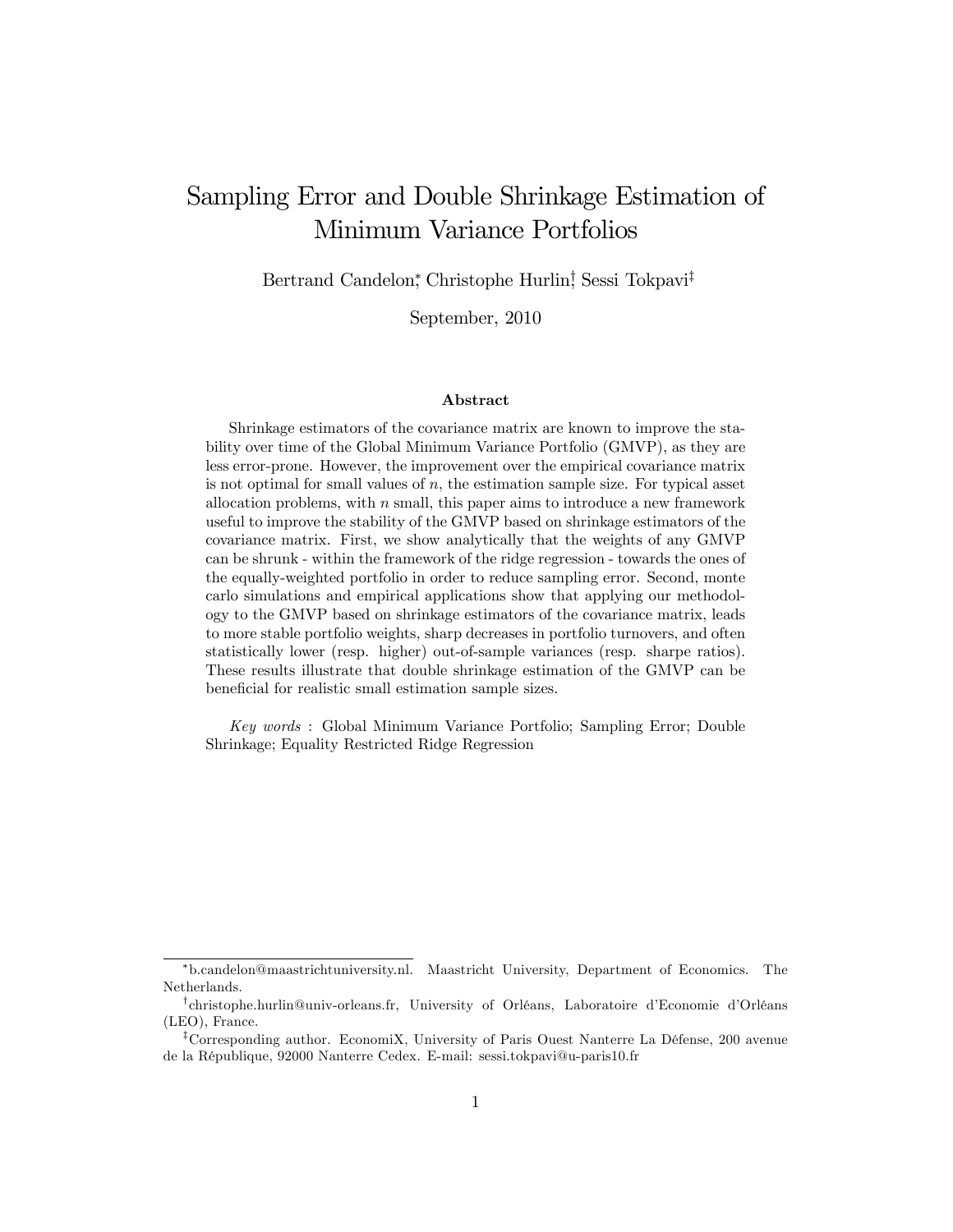## 1 Introduction

Sampling error (also denoted as the estimation risk) constitutes a major drawback for optimal portfolio procedures based on the mean-variance methodology. For example, an investor implementing the well-known Markowitz procedure to determine his optimal portfolio would usually substitute for the mean and the covariance matrix of asset returns, their empirical counterparts (sample mean and covariance matrix). As these inputs are estimators it results that the estimation uncertainty usually leads to sub-optimal portfolios for which the asset weights are noisy and instable over time.<sup>1</sup>

Hence, the problem can be split into two types of uncertainty: the one resulting from the estimation of the asset returns mean and the other one stemming of the estimation of the asset returns covariance matrix. It seems that the first origin is more severe than the second one since it is more difficult to estimate means than covariance matrices (see Merton [1980], Nelson [1992], Chopra and Ziemba [1993]). Therefore, several papers propose to invest in the Global Minimum Variance Portfolio  $(GMVP)$  the left-most point on the efficient frontier. This portfolio has the appealing property to rely exclusively on estimates of the covariance matrix (see Baker and Haugen [1991], Jagannathan and Ma [2003]).

Nevertheless, the GMVP still suffers from a second source of uncertainty, i.e. the one resulting from the estimation of the covariance matrix. To even better grasp this type of sampling error, it is important to recall that the optimal allocation of the GMVP depends on the eigenvalues structure of the covariance matrix. Now it is well

<sup>&</sup>lt;sup>1</sup>For a discussion on the importance of sampling error regarding the instability of mean-variance portfolios, see Jobson and Korkie [1980, 1981a], Frost and Savarino [1986, 1988], Jorion [1985, 1986], Michaud [1989], Best and Grauer [1991], Black and Litterman [1992], DeMiguel et al. [2009a].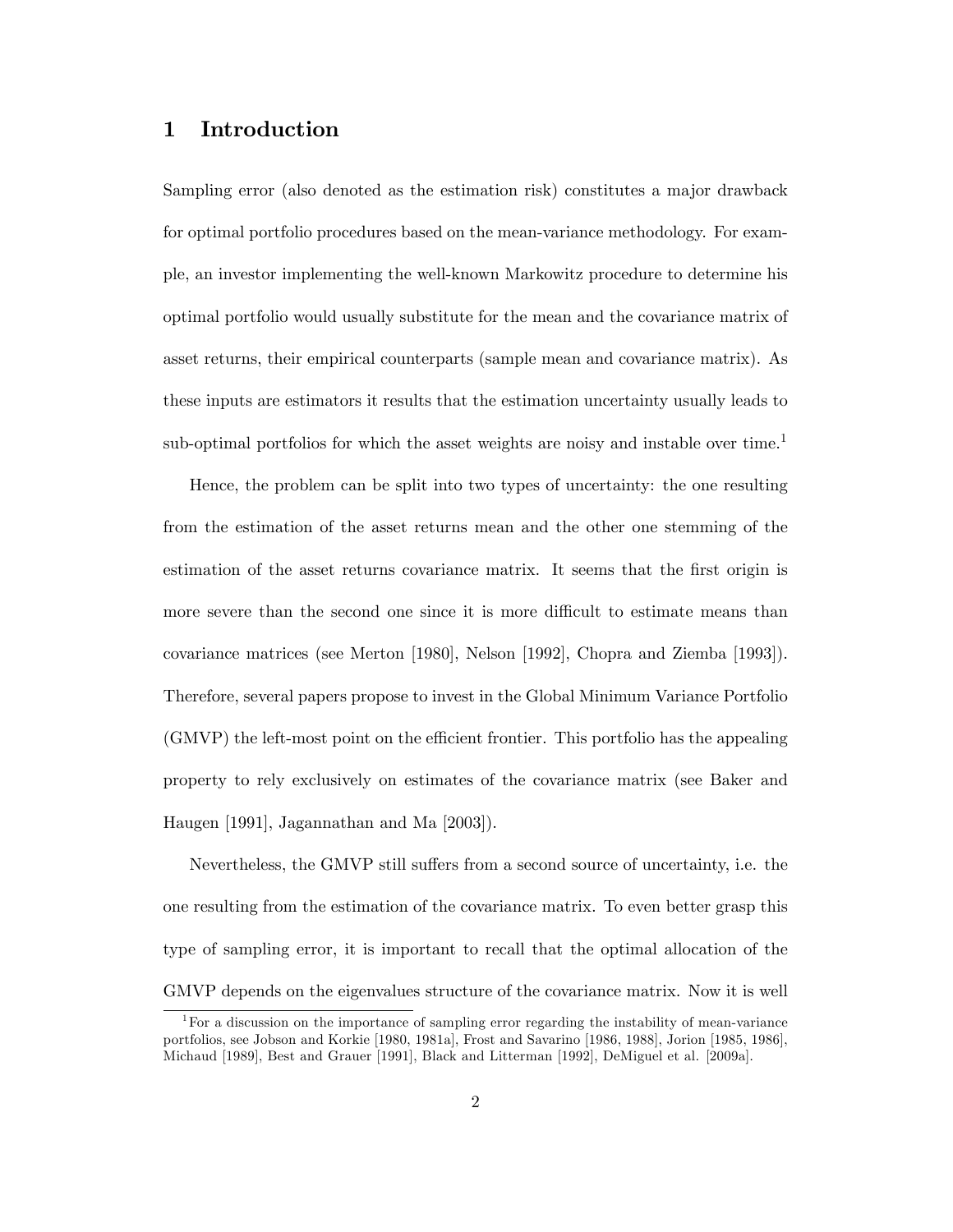known that for  $p/n \to c > 0$  with p the number of assets and n the sample size, the eigenvalues of the sample covariance matrix will be more dispersed than the true unobservable ones (see Marcenko and Pastur [1967]), and the eigenvectors will not be consistent (see Johnstone and Lu [2004]). Therefore, unless  $p/n \to 0$ , errors in the sample covariance matrix will affect the corresponding GMVP, leading to unstable portfolio weights. Such a drawback is quite often encountered in empirical works when the number of observations is relatively small with respect to the number of assets.

In order to tackle this problem, Ledoit and Wolf [2003, 2004a, 2004b] propose to regularize the sample covariance matrix prior to the optimization via Bayes-Stein shrinkage estimators.<sup>2</sup> The idea behind this approach consists in introducing a balance between sampling error and specification error (bias) by shrinking the sample covariance matrix towards a target characterized by a low level of estimation risk. Hence, it is possible to significantly reduce the amount of sampling error in the sample covariance matrix without adding too much specification error. However, shrinkage estimators of the GMVP are not optimal for small values of  $n$  and can under-perform in finite sample.<sup>3</sup> An illustration is given by Jagannathan and Ma  $[2003]$  who show that the GMVP computed using a randomly weighted average of the sample and the single index covariance matrices can perform as well as the shrinkage estimator of

<sup>&</sup>lt;sup>2</sup>Note that other methods of reducing sampling error when computing the GMVP include the use of factor models (the single index model, the Fama and French [1993] three-factor model, etc.), the normed-constrained approach in DeMiguel et al. (2009b), or the imposition of shortsale constraints. This latter approach is widely discussed by Jagannathan and Ma [2003] who show that shrinkage of the sample covariance matrix can be achieved by imposing a shortsale constraint on the portfolio weights.

 $3By$  the term "shrinkage estimators of the GMVP", we mean the GMVP computed using Bayes-Stein shrinkage estimators of the covariance matrix.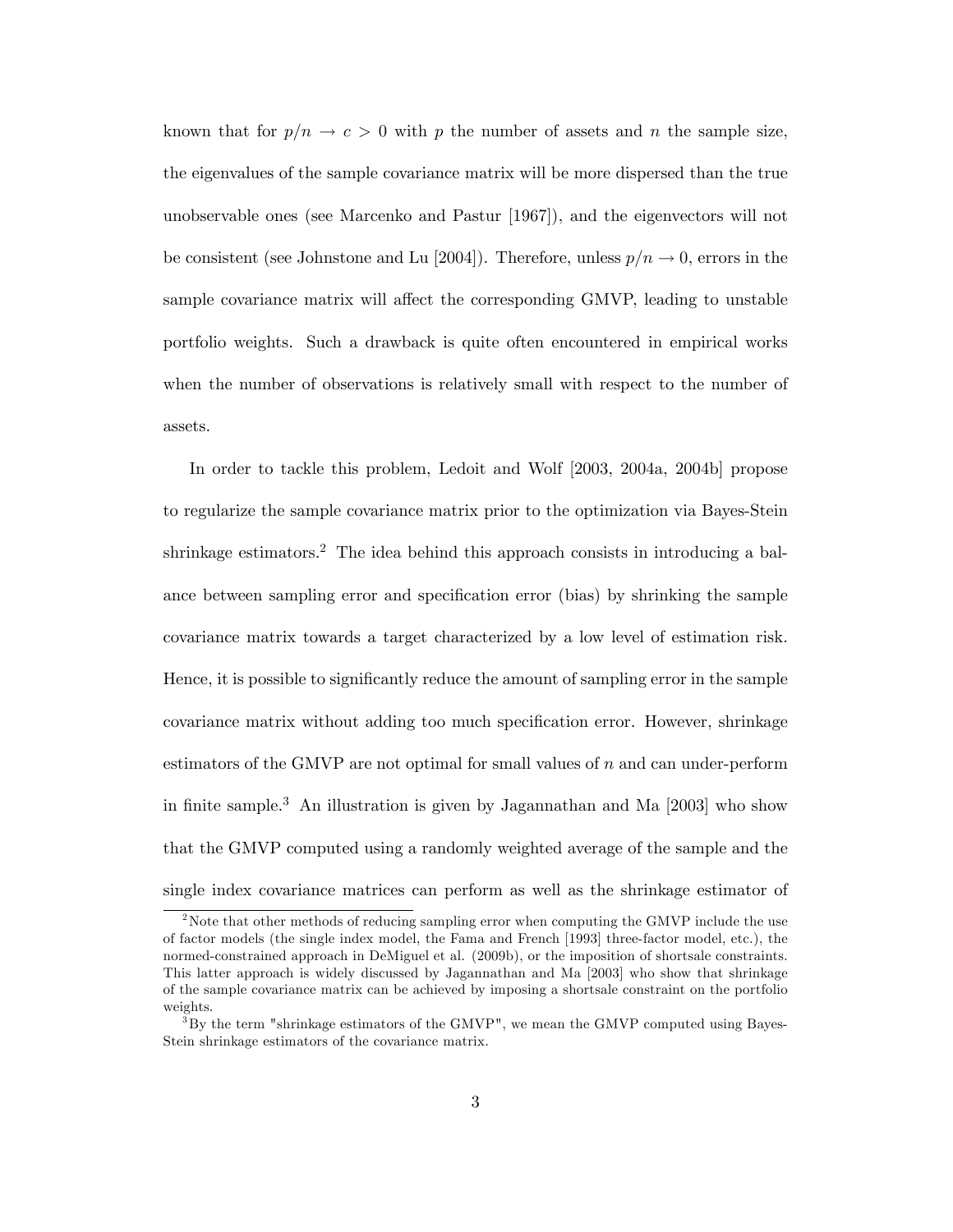the GMVP in Ledoit and Wolf [2003].<sup>4</sup>

Hence, for small sample sizes, this paper aims at proposing a new method to further reduce sampling error by shrinking once again traditional shrinkage estimators of the GMVP. To achieve this goal, we prove theoretically<sup>5</sup> that penalized regressions (ridge, lasso or elastic net) aiming at reducing sampling variability of parameters estimates can lower the problems induced by the estimation risk in computing shrinkage estimators of the GMVP. Therefore we introduce some new estimators of the GMVP which draw from an equality restricted ridge regression (see Grob [2003]). These estimators result from a double shrinkage operation in the sense that they shrink towards the equally-weighted portfolio traditional shrinkage estimators of the GMVP. Based on the theoretical results in Grob [2003], we give conditions under which the weights of the double shrinkage estimators of the GMVP dominate in the sense of Mean Square Error (MSE) the weights of the traditional shrinkage estimators of the GMVP.

Monte carlo simulations and empirical applications illustrate that our double shrinkage methodology leads to more stable portfolio weights, sharp decreases in portfolio turnovers, and often statistically lower (resp. higher) out-of-sample variances (resp. Sharpe ratios). The results hold for realistic small sample sizes and indicate that double shrinkage estimation of the GMVP is highly beneficial for practitioners.

The remainder of the paper is organized as follows. Section 2 introduces the

<sup>4</sup>This GMVP is based on a shrinkage covariance matrix obtained by combining the sample and the single index covariance matrices, using a shrinkage data-dependent weighting scheme.

<sup>&</sup>lt;sup>5</sup>This is done via the generalization of Kempf and Memmel [2006]. We prove that the weights of any shrinkage estimator of the GMVP can be recovered through the classical least-squares regression applied to a pseudo data set.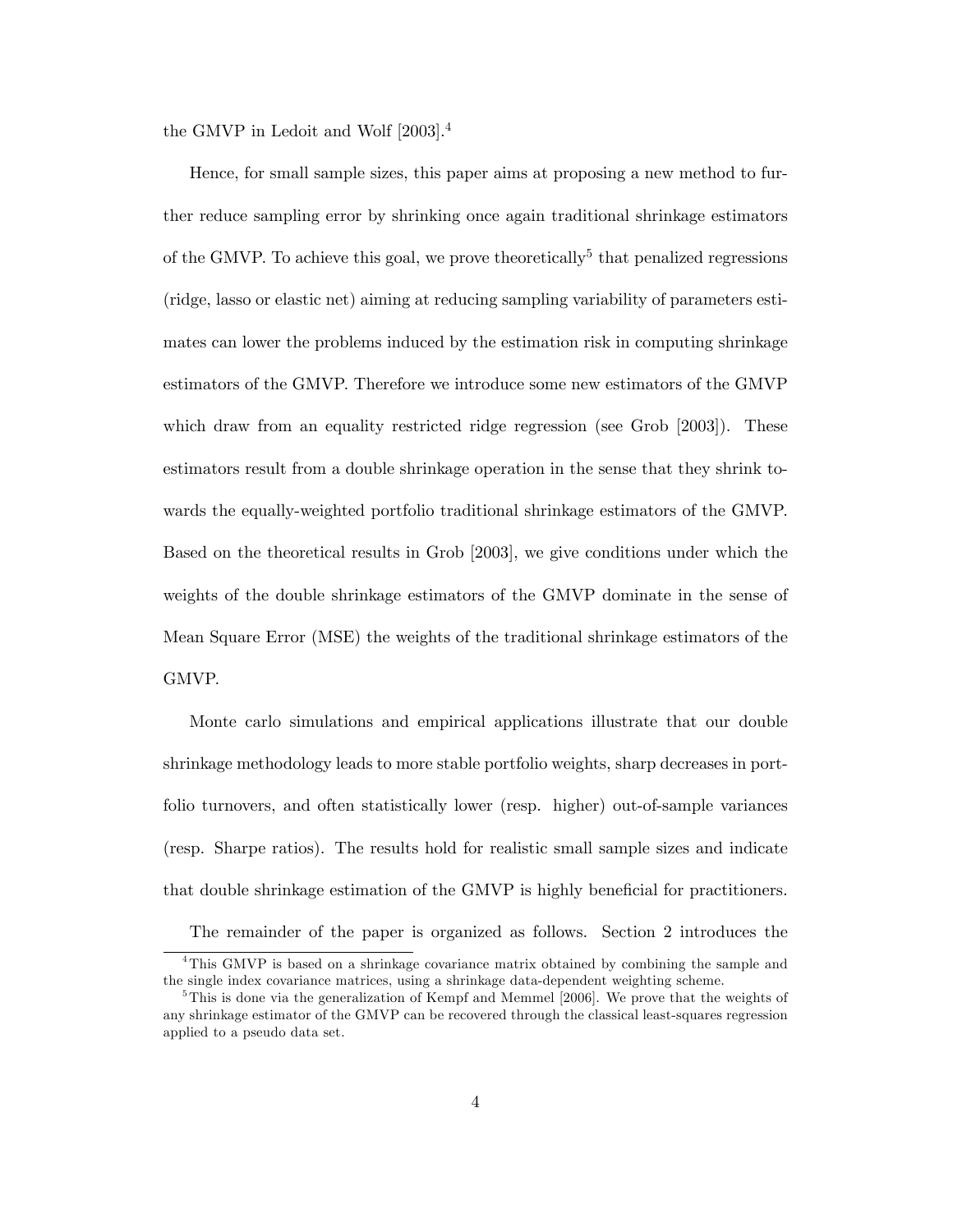regression-based approach for the computation of shrinkage estimators of the GMVP. In Section 3, we develop the double shrinkage methodology for the estimation of the GMVP and present the main theoretical results. Monte carlo simulations and empirical applications illustrating the relevance of our methodology are presented in section 4. The last Section concludes.

# 2 Least squares regression and shrinkage estimators of the GMVP

Consider an investor facing the choice of a portfolio among the universe of  $p$  financial risky assets. At time t, denote by  $r_t = (r_{1t}, r_{2t}, ..., r_{pt})'$  the  $(p, 1)$  vector of asset returns with covariance matrix the  $(p, p)$  matrix  $\Sigma$ . In the traditional minimumvariance optimization, the optimal portfolio weights are defined as follows

$$
\varpi = \underset{x}{\arg\min} \; x' \Sigma x,\tag{1}
$$

under the constraint  $\vartheta x = 1$ , with x the  $(p, 1)$  vector of portfolio weights, and  $\vartheta$  a vector  $(1, p)$  whose entries are ones. The explicit solution is given by  $6$ 

$$
\varpi = \frac{\Sigma^{-1} \vartheta'}{\vartheta \Sigma^{-1} \vartheta'}.
$$
\n(2)

For the investor, the variance  $\sigma^2$  of the GMVP equals

$$
\sigma^2 = \varpi' \Sigma \varpi = \frac{1}{\vartheta \Sigma^{-1} \vartheta'}.
$$
\n(3)

Theoretically, (2-3) illustrate that the weights and the variance of the GMVP depend on the covariance matrix  $\Sigma$  which is unobservable. In practice, to get a

 $6\%$ Note that equation (1) defines the solution of the GMVP which differs from the Constrained Minimum Variance Portfolio (CMVP), solution of (1) under some specified constraints. For example, prohibition of short sale or the desire of investors to Öx upper bounds on portfolio weigths.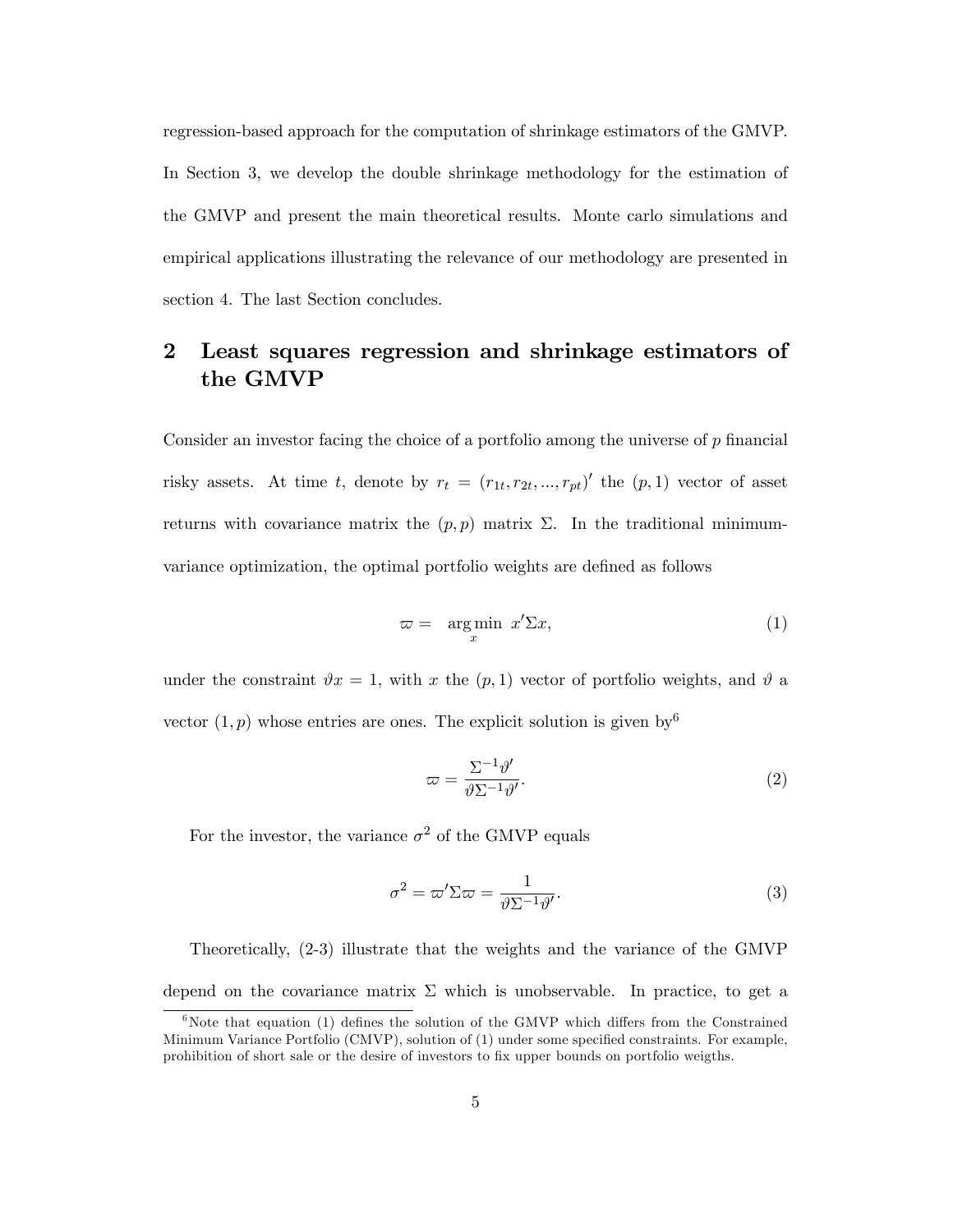feasible evaluation of these quantities, one replaces the unknown matrix  $\Sigma$  by an estimator  $\hat{\Sigma}$ . More precisely, the two-step estimator of  $\varpi$  and  $\sigma^2$  are given by

$$
\widehat{\varpi} = \frac{\widehat{\Sigma}^{-1} \vartheta'}{\vartheta \widehat{\Sigma}^{-1} \vartheta'}, \ \widehat{\sigma}^2 = \frac{1}{\vartheta \widehat{\Sigma}^{-1} \vartheta'}.
$$
 (4)

Under the assumption that  $r_t$  is independent and identically distributed, and follows a multivariate normal distribution with mean  $\mu$  and covariance matrix  $\Sigma$ , a natural estimator (maximum likelihood) of  $\Sigma$  is the empirical or sample covariance matrix which is the most efficient estimator and defined by

$$
\widehat{\Sigma} = \widehat{\Sigma}_{\text{emp}} = \frac{1}{n} \sum_{t=1}^{n} \left( r_t - \widehat{\mu} \right) \left( r_t - \widehat{\mu} \right)', \tag{5}
$$

with n the available sample size and  $\hat{\mu}$  the sample mean. However substituting the true covariance matrix by its empirical counterpart renders the GMVP highly instable as the sample covariance matrix is a very noisy estimator. Hence, most of the times in empirical applications (where the estimation sample size  $n$  is relatively low compared to the dimension of the assets  $p$ ) we observe large values for the estimated coefficients of the sample covariance matrix whereas their true values are small (see Jobson and Korkie [1980]). The Bayes-Stein shrinkage techniques constitute common solutions to reduce sampling error by combining the sample covariance matrix  $\widehat{\Sigma}_{emp}$  with a prior estimator  $\widehat{\Sigma}_{prior}$ 

$$
\widehat{\Sigma}_{\text{bs}} = \delta \widehat{\Sigma}_{\text{prior}} + (1 - \delta) \widehat{\Sigma}_{\text{emp}},\tag{6}
$$

where  $\delta$  is a scalar shrinkage parameter lying between zero and one. The prior estimator of the covariance matrix is a structured one that is less influenced by sampling error. Ledoit and Wolf [2003, 2004a, 2004b] analyse several prior (or target)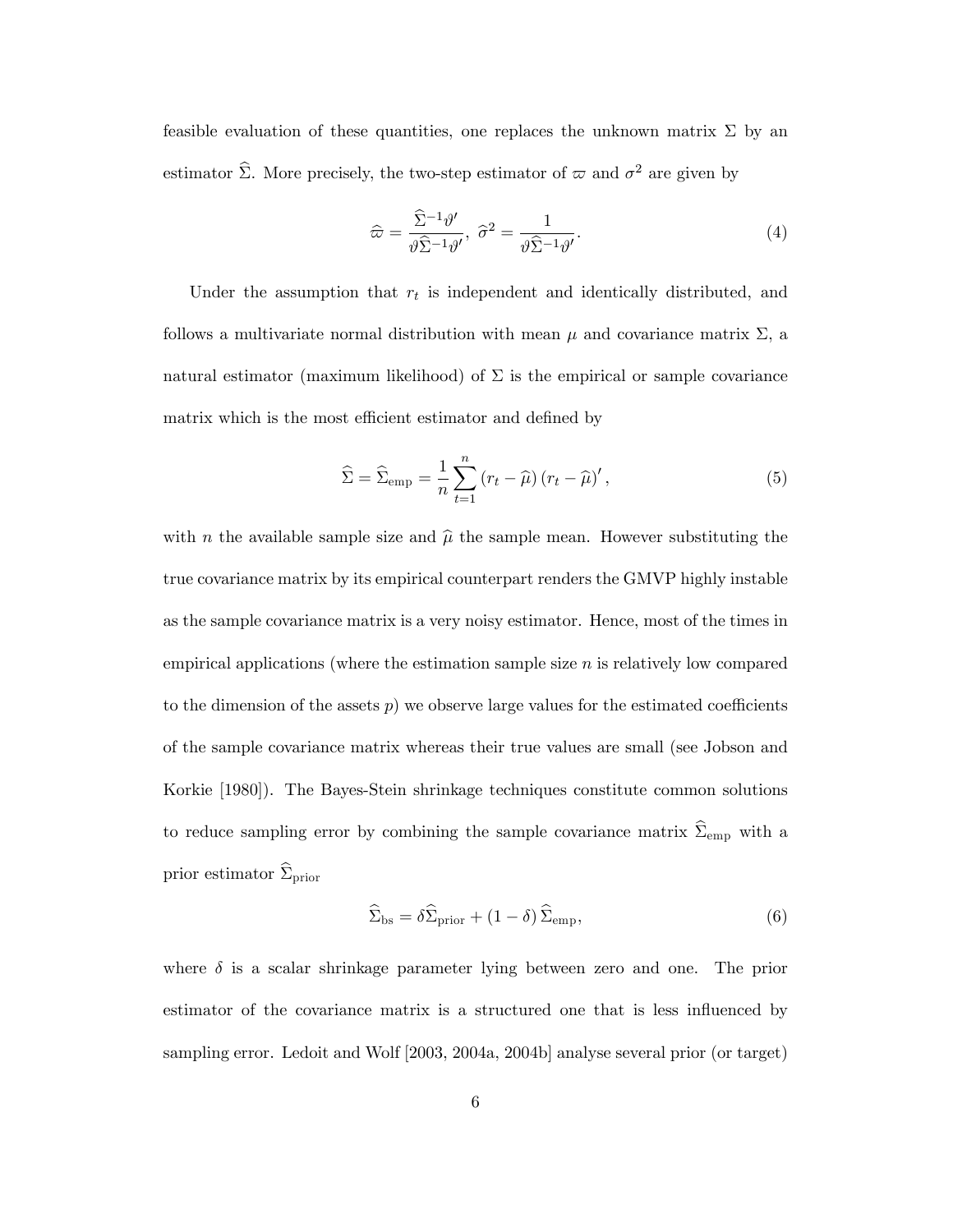matrices as the one derived from the single index model, the constant correlation matrix and a multiple of the identity matrix. The goal of the shrinkage technique is to reduce the mean square error of the estimator of the covariance matrix via balancing bias and variance. The resulting GMVP is obtained by replacing  $\widehat{\Sigma}_{\rm bs}$  by  $\widehat{\Sigma}$ in (4), yielding

$$
\widehat{\varpi}_{bs} = \frac{\widehat{\Sigma}_{bs}^{-1} \vartheta'}{\vartheta \widehat{\Sigma}_{bs}^{-1} \vartheta'}, \ \widehat{\sigma}_{bs}^2 = \frac{1}{\vartheta \widehat{\Sigma}_{bs}^{-1} \vartheta'}.
$$
\n(7)

Although shrinkage estimators of the GMVP in (7) are less error-prone, we show in this paper that the remaining<sup>7</sup> sampling error affecting the stability of these portfolios can be further reduced via an additional shrinkage operation. The core of the double shrinkage approach relies on an alternative regression-based approach to compute  $\hat{\varpi}_{bs}$  based on a given shrinkage estimator  $\hat{\Sigma}_{bs}$  of the covariance matrix  $\Sigma$ . To present the regression approach, let  $Z = [z_1, ..., z_p]$  of dimension  $(p, p)$  be the square root of  $\Sigma_{\rm bs}$ , that is,  $Z'Z = \Sigma_{\rm bs}$ . Denote  $Z_{(i)} = [z_i - z_1, ..., z_i - z_{i-1}, 0_p, z_i - z_{i+1}, ..., z_i - z_p]$ the matrix of dimension  $(p, p)$  where  $0<sub>p</sub>$  is a vector  $(p, 1)$  whose entries are zeros, with  $i \in \{1, ..., p\}$ . Note that the rth column of  $Z_{(i)}$  is equal to the difference between  $z_i$ and the rth column of Z. Let us consider the following least squares regression

$$
\widehat{\beta} = \underset{\beta}{\arg\min} \ u'u = \underset{\beta}{\arg\min} \ (Y - X\beta)'(Y - X\beta), \tag{8}
$$

where  $X = \left(Z'_{(i)}, Z'_{(k)}\right)$  $\int' i \neq k$  is a matrix of dimension  $(2p, p)$ ,  $Y = (z'_i, z'_k)'$  a vector of dimension  $(2p, 1), \beta = (\beta_1, ..., \beta_p)'$  a vector  $(p, 1)$  of parameters, and u the  $(2p, 1)$  vector of noise. The next proposition recasts the computation of the shrinkage estimators of the GMVP within the classical least squares regression problem.

<sup>&</sup>lt;sup>7</sup>The remaining sampling error can be related to the lack of precision due to the scarcity of data in the estimation of the shrinkage parameter  $\delta$  in the equation (6).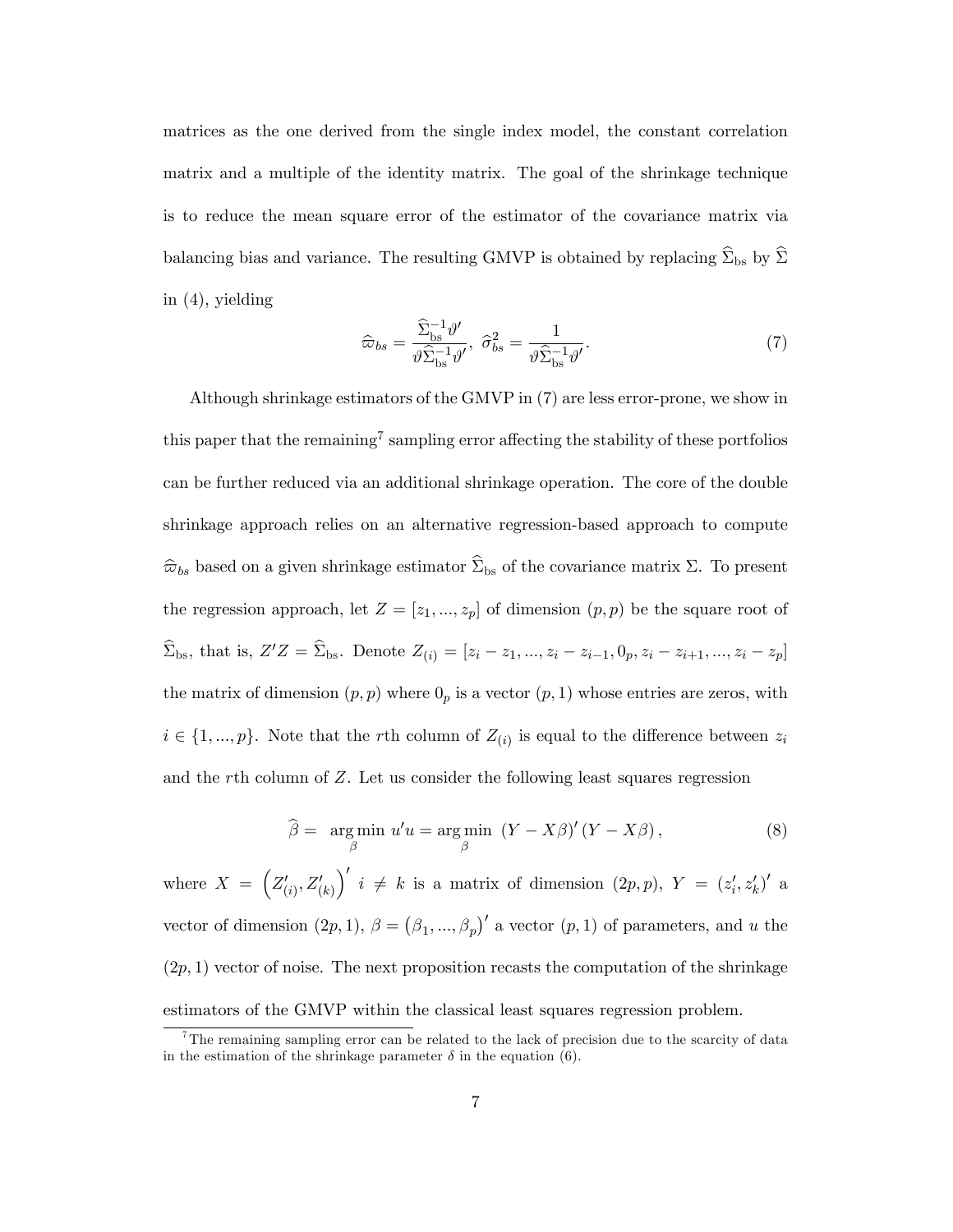**Proposition 1** The Ordinary Least Squares (OLS) estimate of  $\beta$  in equation (8) corresponds to the weights of the shrinkage estimator of the GMVP, i.e.,

$$
\widehat{\beta} = \widehat{\varpi}_{bs} \quad and \quad \sum_{s=1}^{2p} \widehat{u}_s^2 = 2\widehat{\sigma}_{bs}^2. \tag{9}
$$

See Appendix A for the proof. The proposition states that an OLS regression applied to a pseudo data leads to a solution that corresponds exactly to the shrinkage estimator of the GMVP in (7). Besides, the residuals sum of squares of the regression equation (8) equals two times the variance of the shrinkage estimator of the GMVP. This result can be viewed as a generalization of proposition 2 in Kempf and Memmel [2006] who find identical results for the classical GMVP based on the empirical covariance matrix. Our result is nevertheless more general as it holds for any GMVP that relies on a given estimator of the covariance matrix which is invertible. This is in particular the case for the shrinkage estimator of the GMVP. In the next section, we rely on equation (8) to introduce our double shrinkage methodology for the estimation of the GMVP.

## 3 Ridge regression and double shrinkage estimation of the GMVP

The OLS estimator  $\hat{\beta}$  in equation (8) is an unbiased estimator of  $\beta$  if the residual vector u satisfies the assumption  $\mathbb{E}(u) = 0$ . This estimator has also the desirable property to be of minimal variance (between the class of all unbiased estimators linear with respect to  $Y$ ) under the assumption that u is spherical (Gauss-Markov Theorem). Nevertheless, it is well known that introducing a small amount of bias in the OLS estimator can lead to a significant reduction of its variance and thus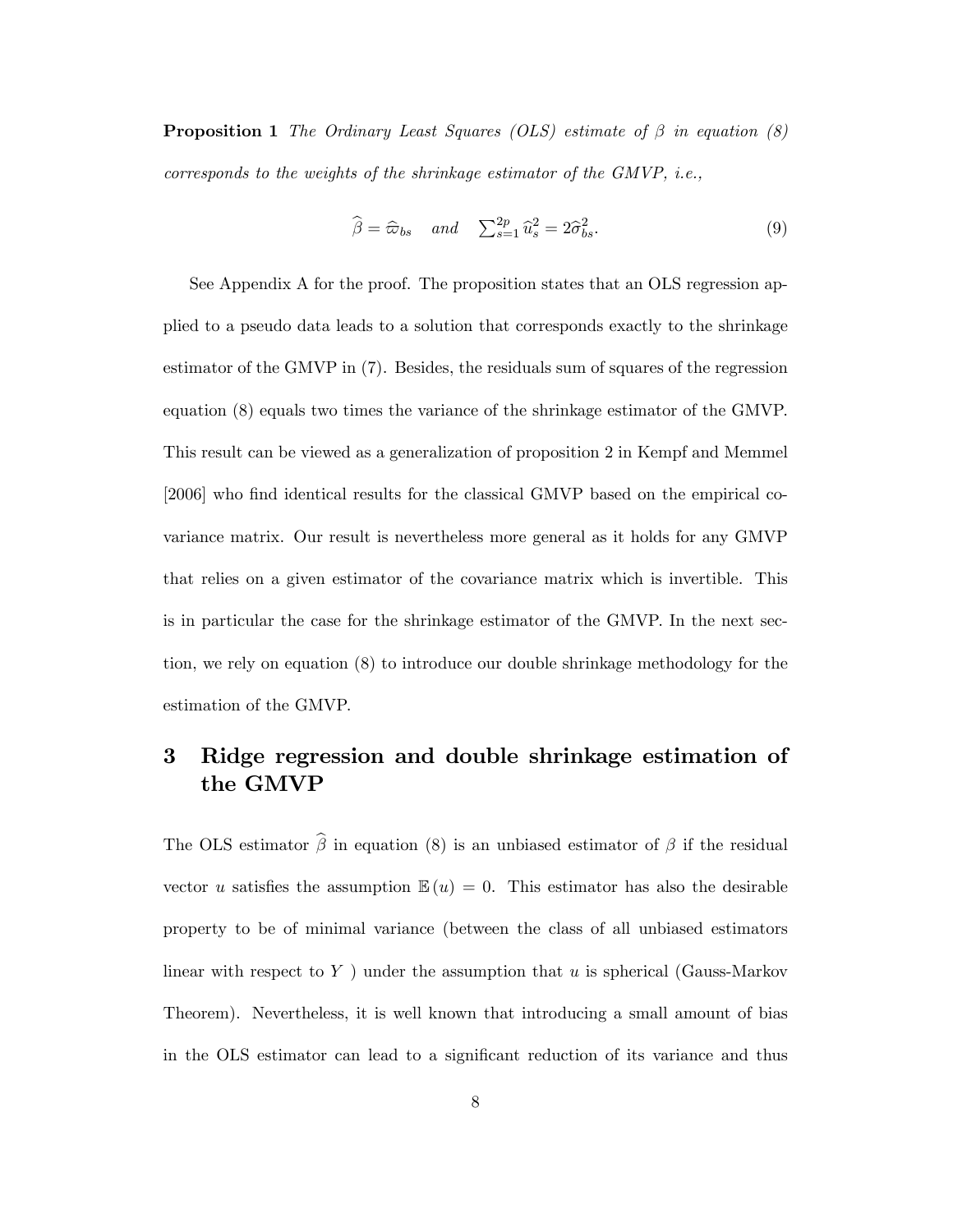its Mean Square Error (MSE), improving hence parameter stability and predictive performance. This is in particular the case for high dimensional problems where the size of the matrix  $X$  is large. The fall in variance is generally achieved by penalizing the least squares criterion in equation (8)

$$
\overline{\beta} = \underset{\beta}{\arg\min} \left( Y - X\beta \right)' (Y - X\beta) + f_{\lambda}(\beta), \tag{10}
$$

with  $f_{\lambda}(\beta)$  the penalty function. Three particular penalty functions are generally used. They correspond to the so-called ridge regression (see Hoerl and Kennard [1970]), the lasso or least absolute shrinkage and selection operator (see Tibshirani [1996]), and the elastic net (see Zou and Hastie [2005]), with the following equivalences

$$
\text{Ridge:} \quad f_{\lambda}(\beta) = \lambda \sum_{j=1}^{p} \beta_j^2, \quad \lambda \ge 0,\tag{11}
$$

Lasso: 
$$
f_{\lambda}(\beta) = \lambda \sum_{j=1}^{p} |\beta_j|, \quad \lambda \ge 0,
$$
 (12)

Elastic net: 
$$
f_{\lambda}(\beta) = \lambda_2 \sum_{j=1}^p \beta_j^2 + \lambda_1 \sum_{j=1}^p |\beta_j|, \quad \lambda_1, \lambda_2 \ge 0,
$$
 (13)

where  $\lambda$ ,  $\lambda_1$  and  $\lambda_2$  are tuning parameters. The solution of the ridge regression has a closed form expression given by

$$
\overline{\beta} = \left(X'X + \lambda I_p\right)^{-1} X'Y. \tag{14}
$$

For  $\lambda = 0$  we get the OLS estimator and increasing  $\lambda$  shrinks the OLS estimator which is unbiased but noisy towards zero which is a biased but noise-free estimator. The intrinsic limit of the ridge regression is that none coefficient estimate is set exactly to zero. This characteristic is not desirable when the parsimony of the model is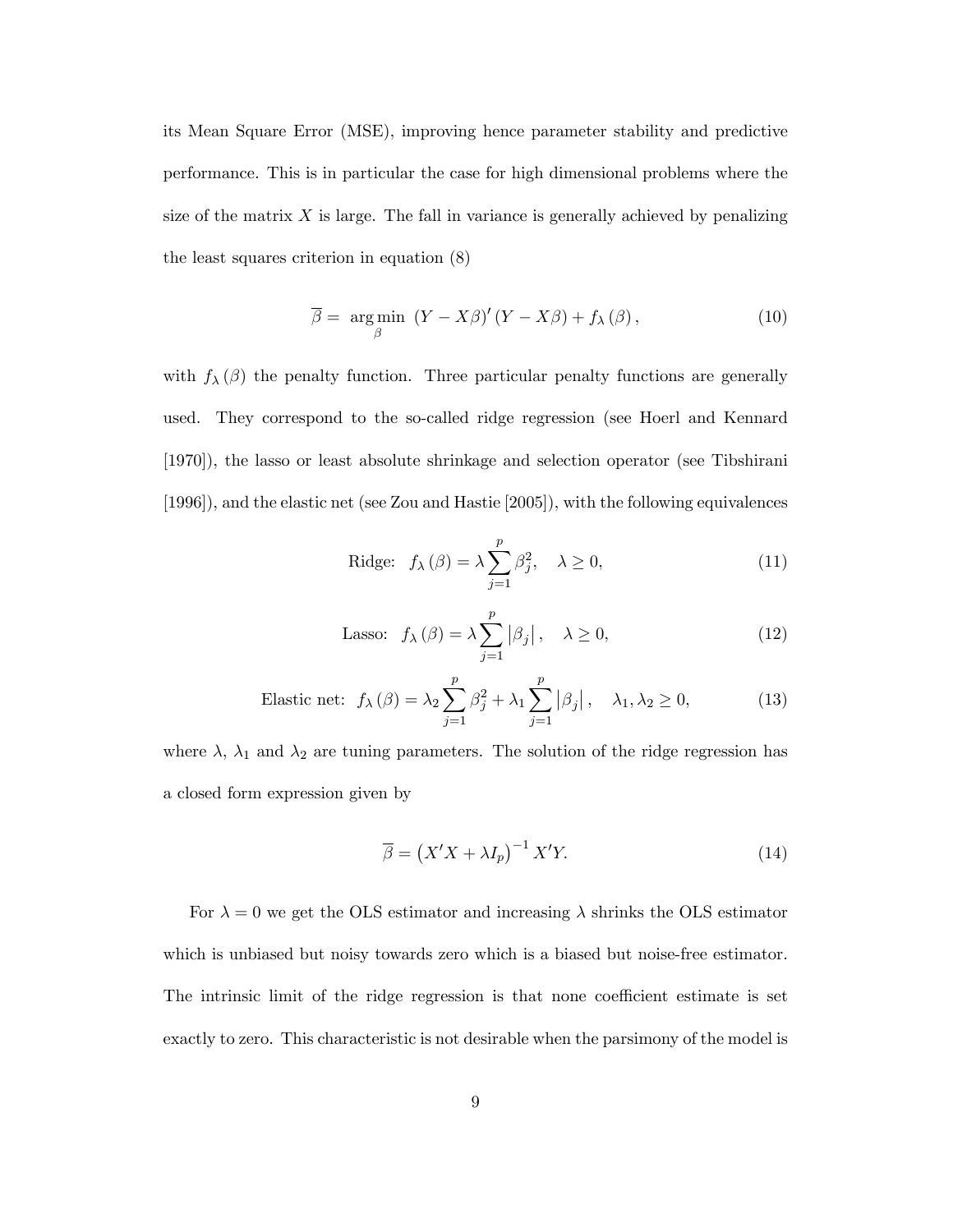required beyond the accuracy of predictions. Lasso and elastic net methods tackle this issue by setting exactly to zero some coefficients, leading thus to more parsimonious models, especially when the number of predictors is large.

Nevertheless, in this paper, we decide to focus exclusively on the ridge regularization method. Our choice is motivated by the fact that it constitutes the only method to offer an explicit solution. Besides we will show later on that it turns out to be more convenient in order to incorporate the restriction associated with optimal portfolio, i.e.  $\vartheta \overline{\beta} = 1$ , where  $\vartheta$  is the  $(1, p)$  vector whose entries are ones. As underlined by Grob [2003], when the ridge estimator is assumed to satisfy a given restriction, here  $\vartheta \overline{\beta} = 1$ , it is no longer appropriate to shrink the OLS estimator towards the zero vector (which evidently violates the restriction) but towards a vector  $\beta_0$  satisfying the restriction. This approach called the modified ridge estimation was proposed by Swindel [1976]. The estimator has the following form

$$
\overline{\beta}_S = \left(X'X + \lambda I_p\right)^{-1} \left(X'Y + \lambda \beta_0\right),\tag{15}
$$

where the subscript "S" refers to Swindel. In fact, this estimator corresponds to the OLS estimator for  $\lambda = 0$  and to  $\beta_0$  when  $\lambda \to \infty$ . A straightforward candidate for  $\beta_0$  is the shortest vector satisfying the restriction  $\vartheta \beta_0 = 1$ , i.e.  $\beta_0 = \vartheta' (\vartheta \vartheta')^{-1}$ . In our framework, this vector is identical to the  $(p, 1)$  vector whose entries respectively equal  $1/p$ . Therefore, the estimator  $\beta_S$  representing the optimal portfolio weights in equation (15) shrinks the GMVP, for which the weights are given by  $\hat{\beta}$  in equation (8) towards the equally-weighted portfolio, with weights  $\beta_0$ .

One can notice that while extreme values of the ridge parameter  $(\lambda = 0 \text{ or } \lambda \to \infty)$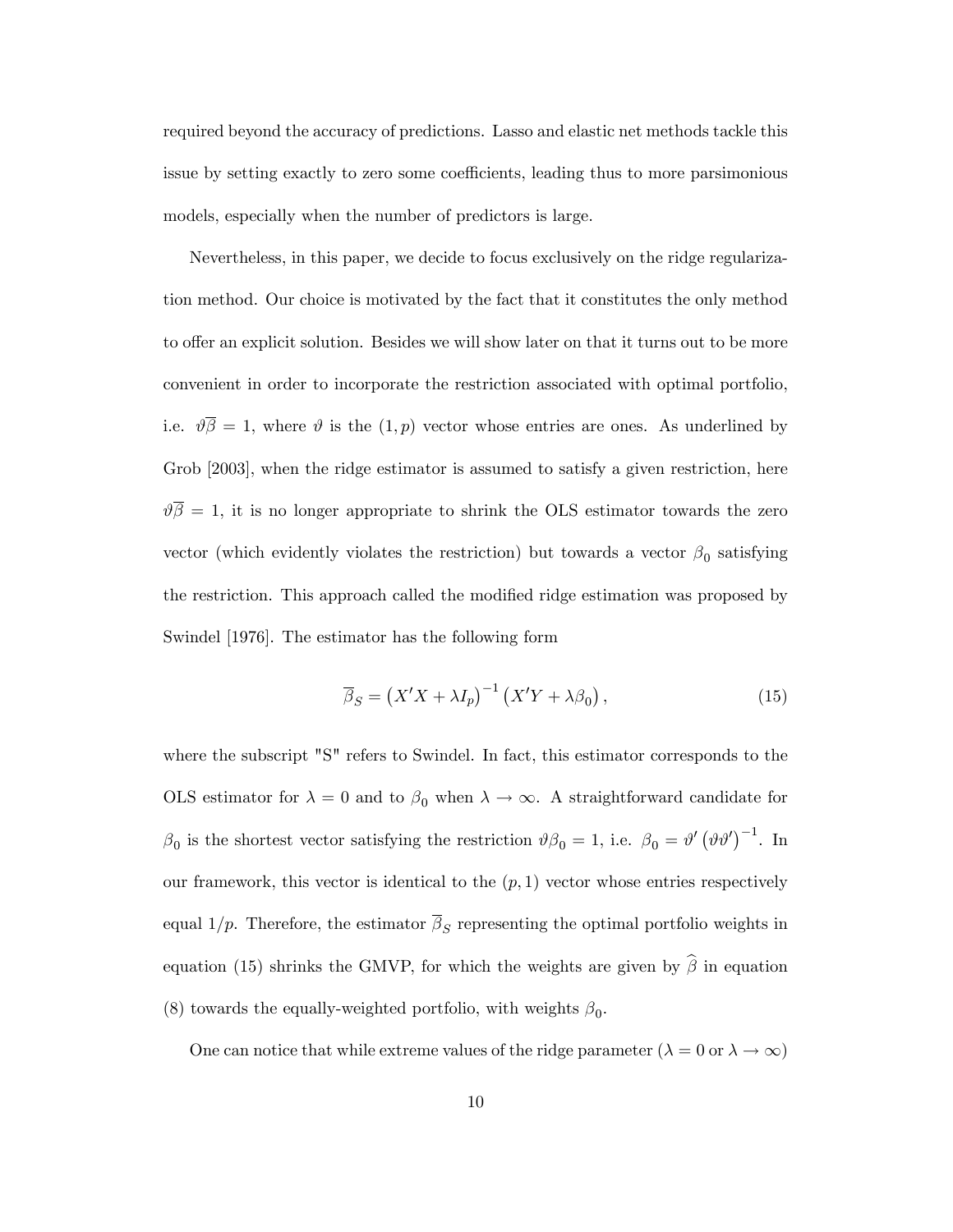lead to optimal portfolio weights  $\beta_S$  that satisfy the constraint  $\vartheta \beta_S = 1$ , there is no guarantee that it remains the case for intermediate values of  $\lambda$ . Thus, the expression of  $\overline{\beta}_S$  has be to modified in order to ensure that the constraint is met for any  $\lambda$ . To this aim, let us remark that the Swindel [1976] estimator  $\beta_S$  is the solution of an OLS regression applied to an augmented data set. More precisely, if we denote  $X_{\lambda} = (X', \sqrt{\lambda}I_p)'$  and  $Y_{\lambda} = (Y', \beta'_0)'$ , with simple algebraic calculus, one can show that  $\beta_S$  is the solution of the following least squares regression

$$
\overline{\beta}_S = \underset{\beta}{\arg\min} \ u'_\lambda u_\lambda = \underset{\beta}{\arg\min} \ (Y_\lambda - X_\lambda \beta)' (Y_\lambda - X_\lambda \beta). \tag{16}
$$

Therefore, if we denote  $\overline{\beta}_{RS}$  the corresponding restricted ridge estimator, with the subscript "RS" meaning that the Swindel estimator is restricted, it follows that

$$
\overline{\beta}_{RS} = \underset{\beta}{\text{arg min}} (Y_{\lambda} - X_{\lambda}\beta)' (Y_{\lambda} - X_{\lambda}\beta) \text{ s.t. } \vartheta\beta = 1,
$$
 (17)

that is,

$$
\overline{\beta}_{RS} = \overline{\beta}_S - \left(X'_{\lambda} X_{\lambda}\right)^{-1} \vartheta' \left[\vartheta \left(X'_{\lambda} X_{\lambda}\right)^{-1} \vartheta'\right]^{-1} \left(\vartheta \overline{\beta}_S - 1\right),\tag{18}
$$

applying the usual formula of the equality restricted OLS (see Draper and Smith [1981, p. 122]). It appears by replacing the augmented matrix  $X_{\lambda}$  by its expression that (18) reduces to

$$
\overline{\beta}_{RS} = \overline{\beta}_S - S_{\lambda}^{-1} \vartheta' \left[ \vartheta S_{\lambda}^{-1} \vartheta' \right]^{-1} \left( \vartheta \overline{\beta}_S - 1 \right), \tag{19}
$$

with  $S_{\lambda} = X'X + \lambda I_p$ . The estimator  $\overline{\beta}_{RS}$  is a special case of the restricted ridge estimator in Grob [2003]. In such a case,  $\overline{\beta}_{RS}$  meets the restriction, i.e.,  $\partial \overline{\beta}_{RS} = 1$ ,  $\forall \lambda$ , and for  $\lambda = 0$ ,  $\overline{\beta}_{RS}$  equals  $\widehat{\beta}$ , the weights of the shrinkage estimator of the GMVP in equation (9). The next proposition provides the limiting value of  $\overline{\beta}_{RS}$  for  $\lambda \to \infty$ .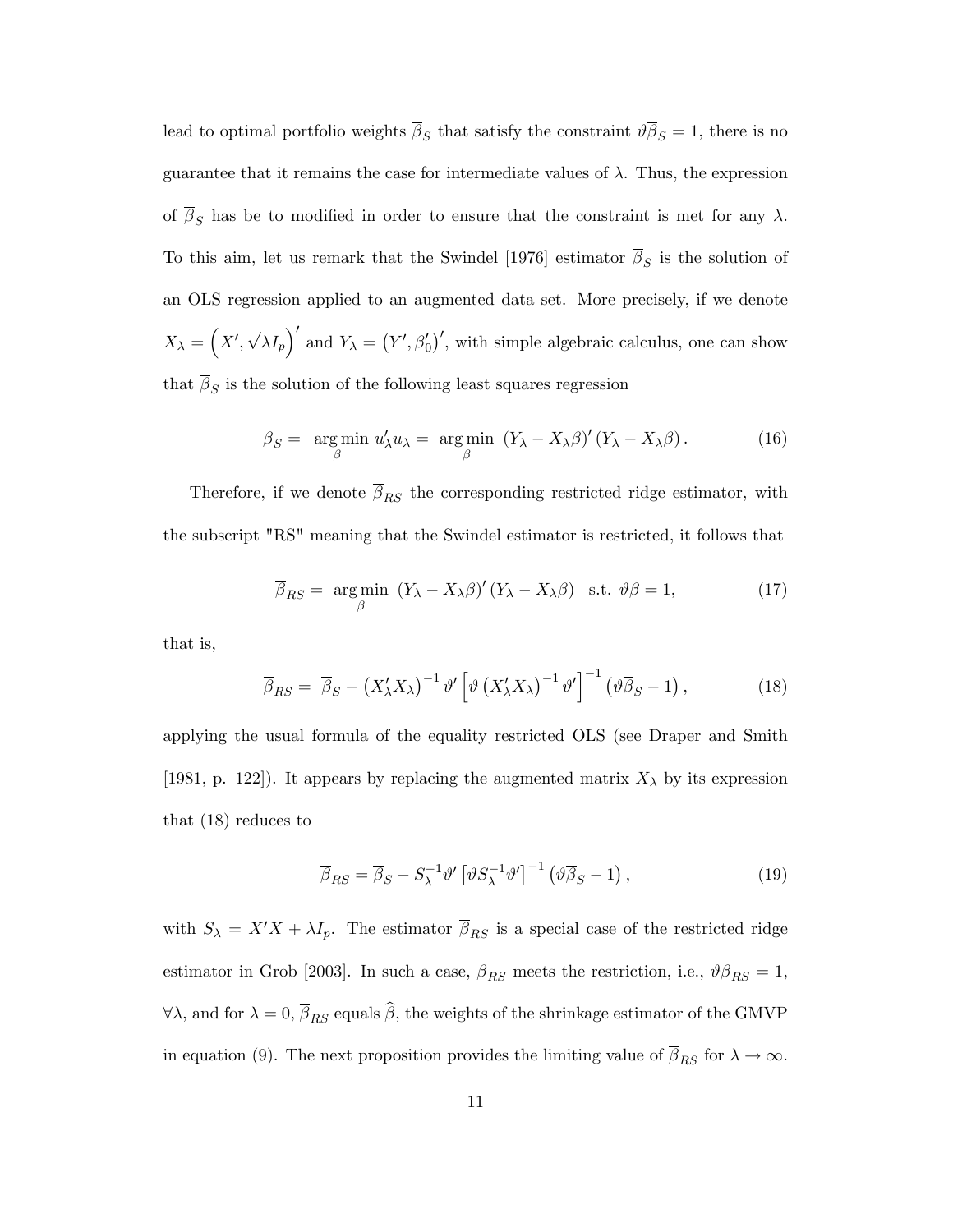**Proposition 2** The optimal portfolio weights  $\overline{\beta}_{RS}$  in equation (19) is such that

$$
\lim_{\lambda\to\infty}\!\overline{\!\beta}_{RS}=\beta_0.
$$

The proof follows from theorem 1 in Grob [2003]. The vector  $\overline{\beta}_{RS}$  is our double shrinkage estimator of the GMVP. It shrinks any shrinkage estimator of the GMVP (with weights  $\widehat{\beta}$  or equivalently  $\widehat{\omega}_{bs}$ ) towards the noise-free equally-weighted portfolio. Conditions under which the double shrinkage effect leads to sampling error reduction can be derived. Let us note that the MSE of  $\widehat{\boldsymbol{\beta}}$  equals

$$
\text{MSE}\left(\beta,\widehat{\beta}\right) = \text{trace}\left[\phi^2\left(X'X\right)^{-1}\right],\tag{20}
$$

with  $\phi^2$  the variance of the noise term in equation (8). Furthermore, it can be proved (see Grob [2003]) that the MSE of the shrinkage estimator  $\overline{\beta}_{RS}$  is

$$
\text{MSE}\left(\beta,\overline{\beta}_{RS}\right) = \text{trace}\left[\phi^2 M_{\lambda} X' X M_{\lambda} + \lambda^2 M_{\lambda} \beta \beta' M_{\lambda}\right],\tag{21}
$$

where  $M_{\lambda} = S_{\lambda}^{-1} - S_{\lambda}^{-1} \vartheta' \left[ \vartheta S_{\lambda}^{-1} \vartheta' \right]^{-1} \vartheta S_{\lambda}^{-1}$ . The following proposition gives conditions under which the estimator  $\overline{\beta}_{RS}$  of the optimal portfolio weights dominates in the sense of the MSE the estimator  $\hat{\beta}$ .

**Proposition 3** For  $\overline{\beta}_{RS}$  and  $\widehat{\beta}$  as defined respectively in equations (19) and (8), if  $p > 2$  and

$$
0 < \lambda \le \frac{2\phi^2}{\beta'Q\beta},
$$

with  $Q = I_p - \vartheta' (\vartheta \vartheta')^{-1} \vartheta$ , then

$$
MSE\left(\beta,\overline{\beta}_{RS}\right) < MSE\left(\beta,\widehat{\beta}\right).
$$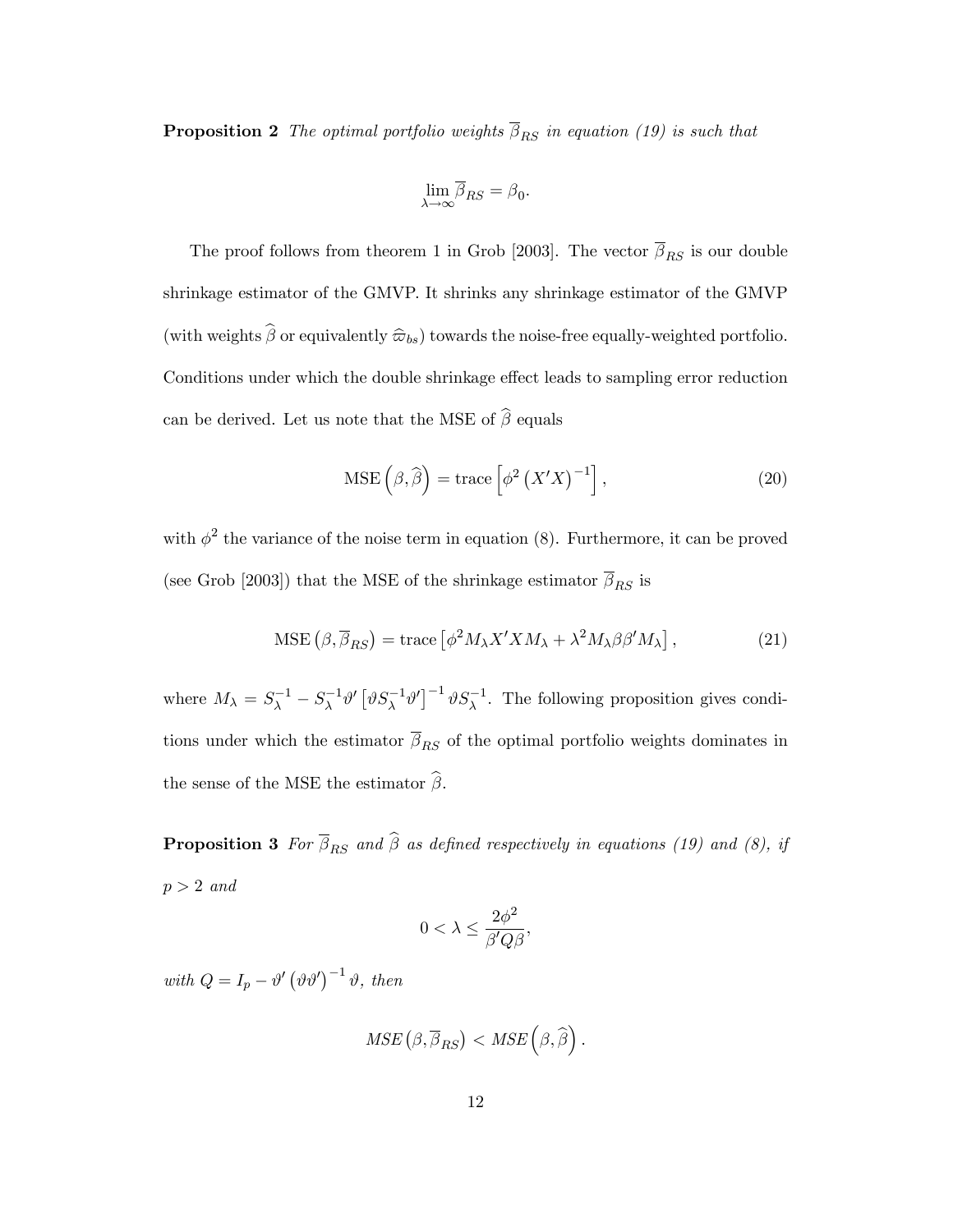See Appendix A for the proof. The proposition states that as soon as the number of assets is more than two and the ridge parameter  $\lambda$  lies between the interval  $\left[0, 2\sigma^2/\beta'Q\beta\right]$ , sampling error is reduced by the restricted ridge estimator  $\overline{\beta}_{RS}$ .

The choice of the tuning parameter  $\lambda$  appears hence crucial in such a framework. This issue has been investigated within the ordinary ridge regression by several studies: the inspection of the so-called ridge trace (see Hoerl and Kennard [1970]), the examination of the Variance Inflation Factors (VIF) as a function of  $\lambda$  (see Chatterjee and Price [1977], Neter et al. [1983]), and CV or cross validation (see Allen [1971, 1974], Golub et al. [1979]). In our equality restricted ridge regression framework, an explicit solution for  $\lambda_{opt}$  the optimal value of  $\lambda$  is provided by Theorem 5 in Grob [2003]. Under the assumption that  $QX'XQ = Q$ ,  $\lambda_{opt}$  is obtained by minimizing the MSE of the restricted ridge estimator in equation (21) with respect to  $\lambda$ , yielding

$$
\lambda_{opt} = \frac{(p-1)\,\phi^2}{\beta' Q \beta}.\tag{22}
$$

An ad hoc estimator of  $\lambda_{opt}$  can be used even if the assumption  $QX'XQ = Q$  is not satisfied. This estimator is obtained by replacing  $\phi^2$  and  $\beta$  by suitable estimators and has the following expression

$$
\widehat{\lambda}_{opt} = \frac{(p-1)\widehat{\phi}^2}{\widehat{\beta}'Q\widehat{\beta}},\tag{23}
$$

where  $\hat{\beta}$  is the weights of the classical shrinkage estimator of the GMVP, and  $\hat{\phi}^2$  the estimator of  $\phi^2$ , *i.e.*,

$$
\widehat{\phi}^2 = \frac{1}{p+1} \sum_{s=1}^{2p} \widehat{u}_s^2.
$$
\n(24)

Note that  $\hat{\lambda}_{opt}$  is an increasing function of  $\hat{\phi}^2$ . Since  $\hat{\phi}^2$  is related to  $\hat{\sigma}^2$  (see proposition 1), this means that more shrinkage is required to reduce sampling error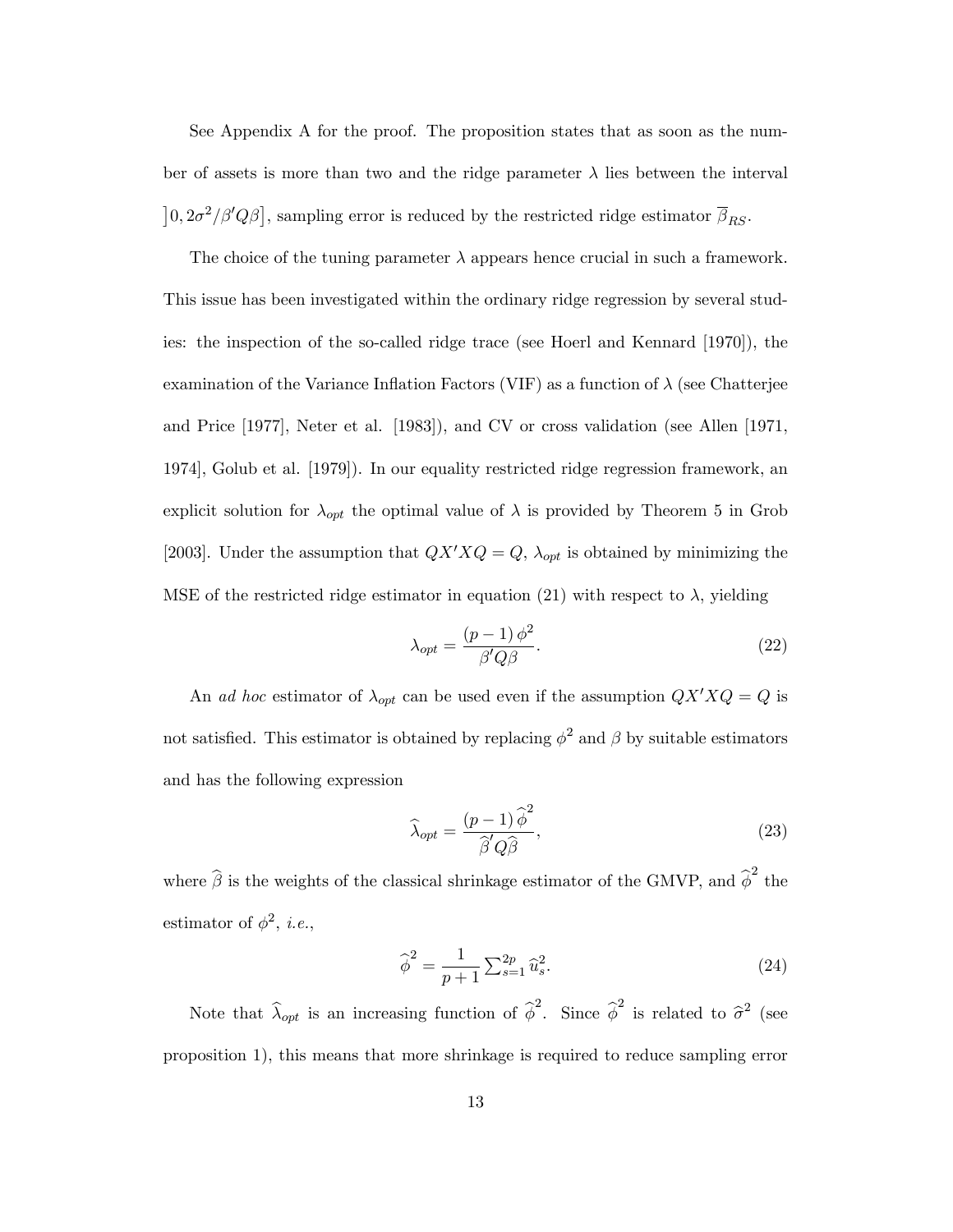when the variance of the classical shrinkage estimator of the GMVP is high.<sup>8</sup> It is worth mentioning that our double shrinkage estimator  $\overline{\beta}_{RS}$  of the GMVP can be interpreted as a norm-constrained portfolio as introduced by DeMiguel et al. (2009b). The following proposition makes this statement clear.

**Proposition 4** For a given value of  $\lambda$ , there exists a parameter  $\delta > 0$  such that the solution of the following norm-constrained optimization problem

$$
\widetilde{\varpi} = \underset{x}{\arg\min} \ x' \widehat{\Sigma}_{bs} x,\tag{25}
$$

subject to  $(x - \beta_0)'(x - \beta_0) \le \delta$  and  $\vartheta x = 1$ , is identical to the restricted ridge solution  $\overline{\beta}_{RS}$ , that is  $\widetilde{\varpi} = \overline{\beta}_{RS}$ .

The proof is straightforward. Indeed, from proposition 1 which establishes the equality between  $\hat{\beta}$  and  $\hat{\varpi}_{bs}$ , we can rewrite the constrained program (25) as follows

$$
\widetilde{\varpi} = \underset{\beta}{\arg\min} \left( Y - X\beta \right)' (Y - X\beta), \tag{26}
$$

subject to  $(\beta - \beta_0)'(\beta - \beta_0) \leq \delta$  and  $\vartheta\beta = 1$ , or equivalently

$$
\widetilde{\varpi} = \underset{\beta}{\arg\min} \left( Y - X\beta \right)' (Y - X\beta) + \lambda \sum_{j=1}^{p} \left( \beta_j - \beta_{0j} \right)^2, \tag{27}
$$

subject to  $\vartheta \beta = 1$ , with  $\lambda \geq 0$  a parameter inversely related to  $\delta$ . The last program corresponds exactly to the formulation of the restricted ridge regression with solution  $\beta_{RS}$ .

<sup>&</sup>lt;sup>8</sup>As noted by Grob [2003], an iterated estimation procedure can be considered for  $\hat{\lambda}_{opt}$ , where instead of  $\hat{\beta}'Q\hat{\beta}$  one uses  $\overline{\beta}'_{RS}Q\overline{\beta}_{RS}$ , and in each step  $\lambda$  is chosen as the estimate of  $\lambda$  from the previous step. However, we do not follow this strategy in the sequel, because simulations and empirical applications (not reported) show that it leads to over-shrinkage.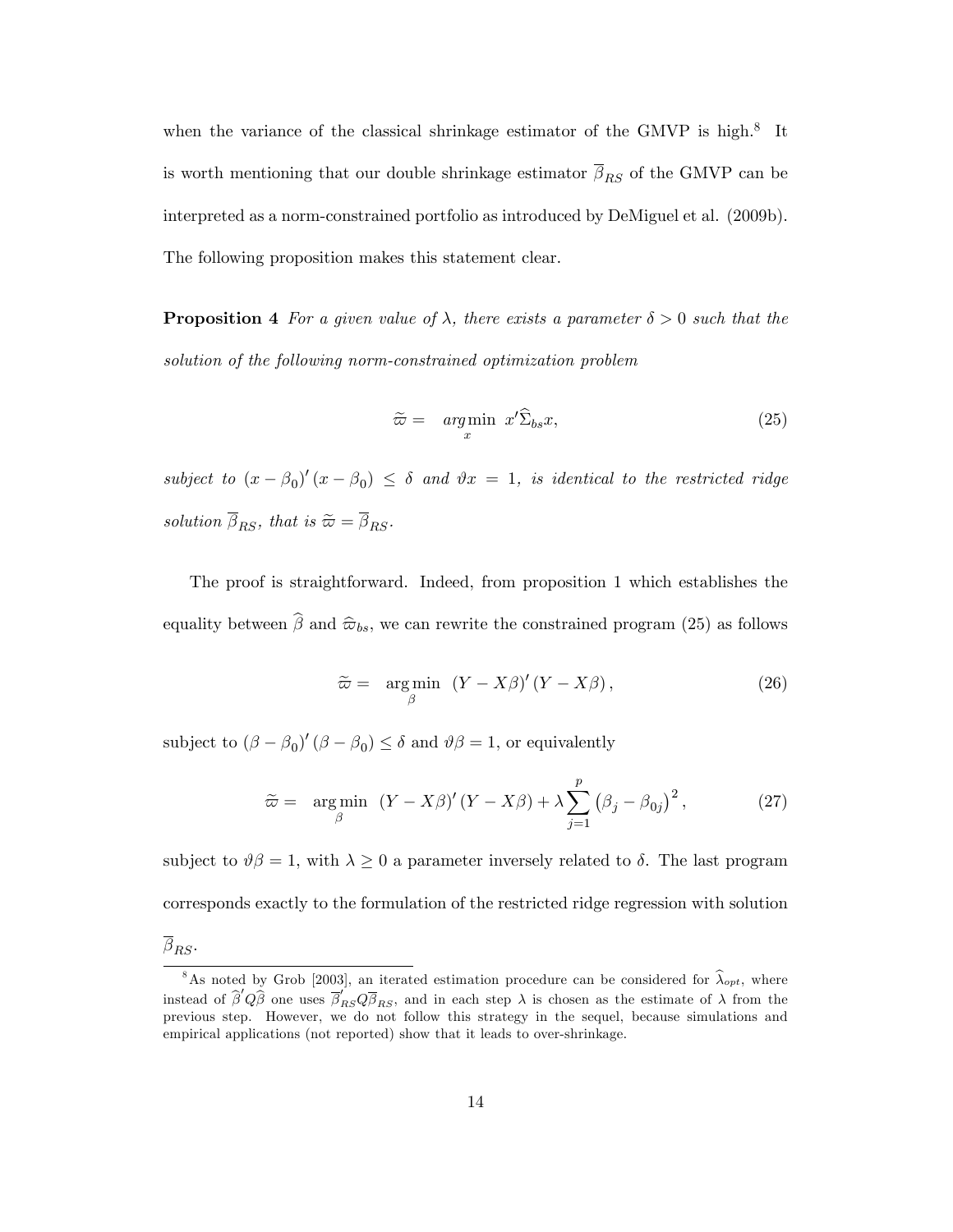From proposition 4, it appears that the application of our double shrinkage methodology can be conducted by solving the program (25) using any optimization algorithm. Nevertheless, three points should be underlined to stress the relevance of the equivalent formulation via our restricted ridge regression. First, our solution  $\beta_{RS}$  (see equation 19) has a closed-form expression and can be empirically obtained without any software optimization algorithm. Second, by recasting the solution of the program (25) within a regression framework, we address statistically the issue of bias-variance trade-off. In this line, the proposition 3 gives the necessary condition under which the double shrinkage effect leads to sampling error reduction. Third, we give an explicit solution for the choice of the tuning parameter  $\lambda$  that makes statistically the compromise between bias and variance using the MSE as criterion, whereas DeMiguel et al. [2009b] recommand the use of cross-validation (with the in-sample variance as criterion) to find the value of  $\delta$  in the program (25).

## 4 Monte carlo simulations and empirical applications

In this section, we evaluate on simulated and real data sets the relevance of our double shrinkage methodology when applied to three (3) shrinkage estimators of the GMVP. The considered GMVP are the ones that use as estimators for  $\Sigma$ , shrinkage estimators of the covariance matrix in Ledoit and Wolf [2004a, 2004b] where  $\Sigma_{\text{prior}}$ corresponds respectively to the constant correlation matrix, the diagonal matrix and the multiple of the identity matrix.<sup>9</sup> For each of these estimators of the covariance

<sup>&</sup>lt;sup>9</sup>We do not consider the shrinkage estimator in Ledoit and Wolf [2003] where  $\hat{\Sigma}_{\text{prior}}$  corresponds to the covariance matrix from the single index model. In fact, it has been shown (see Ledoit and Wolf [2004a]) that this estimator leads to similar results compared to the one with the constant correlation matrix as prior.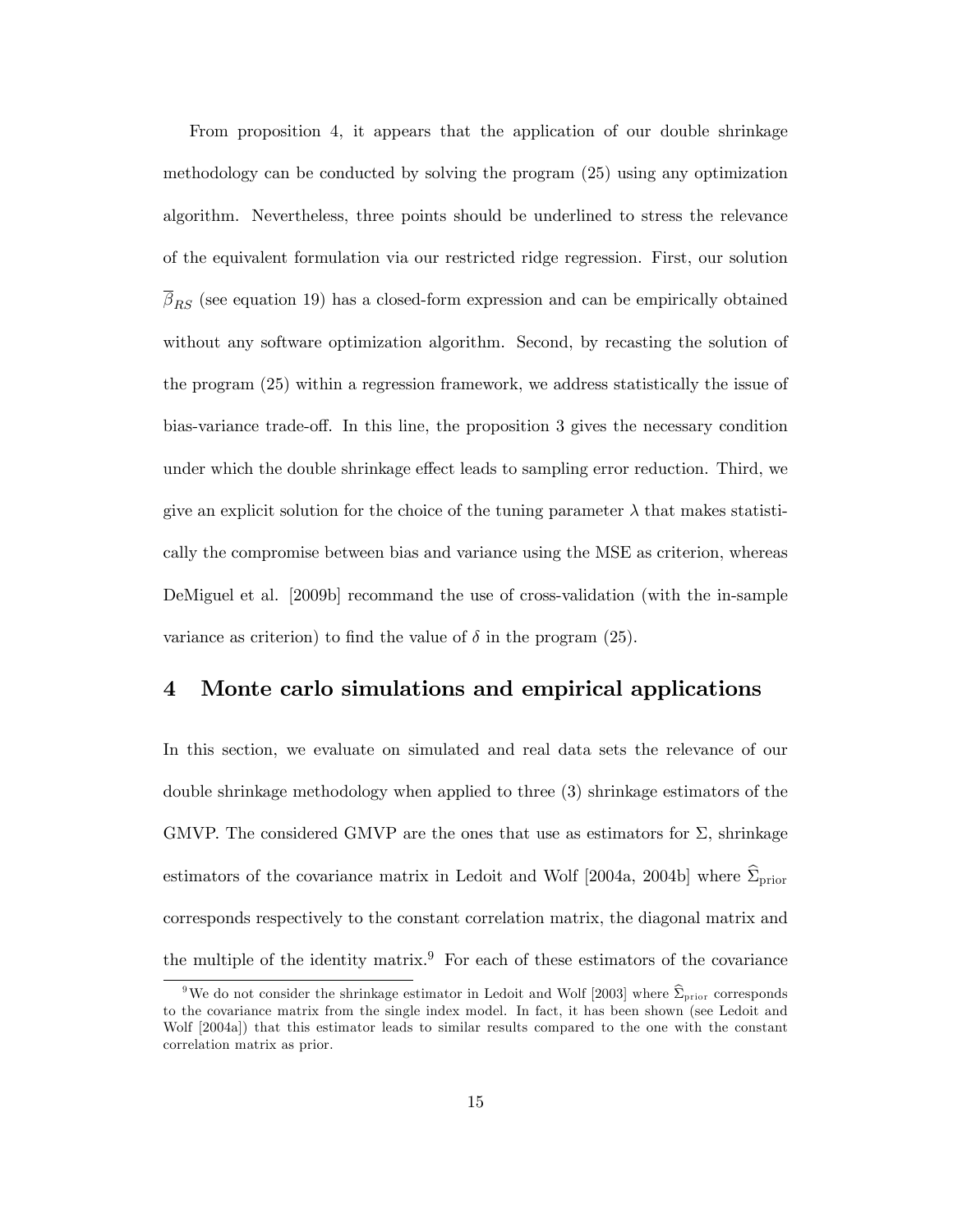matrix, a "rolling-window" procedure is implemented to compare the investment strategies respectively based on the corresponding shrinkage estimator of the GMVP (with weights  $\widehat{\beta}$  or equivalently  $\widehat{\omega}_{bs}$ ) and its double shrinkage version (with weights given by  $\overline{\beta}_{RS}$ ).

### 4.1 Results from simulated data sets

The following strategy is implemented. In a first step, we generate a data set of monthly asset returns  ${r_{it}}$  of dimension  $(T, p)$  where T is the number of months and  $p$  the number of assets. Following Tu and Zhou  $[2008]$ , we use a real data set to calibrate the parameters. Database is extracted from Kenneth Frenchís website and covers the 49 industry portfolios  $(p = 49)$  from July 1963 to December 2009 (555 months). The empirical means and covariance matrix are assumed as the true parameters in the calibration, and the monthly returns data are simulated from a multivariate normal distribution with  $T = 24,000$  (2,000 years). In a second step and for each of the three shrinkage estimators of the covariance matrix, the simulated returns for the first  $n$  months (with  $n$  the length of the estimation window) are used to compute  $\widehat{\boldsymbol{\beta}}$  and  $\overline{\beta}_{RS}$  which are considered as competitive allocations for the month  $n+1$ , and the two corresponding out-of-sample portfolio returns. This step is repeated by moving each time the estimation window (including the data for a new month and dropping the data for the earliest month) until the last observation. Note that at the end of the procedure and for each of the three shrinkage estimators of the covariance matrix, we have computed  $T - n$  portfolio weights  $\beta_t$  and  $\beta_{RS,t}$   $t = n, ..., T - 1$ , with corresponding out-of-sample returns  $R_t = \hat{\beta}'_t r_{t+1}$  and  $\overline{R}_t = \overline{\beta}'_{RS,t} r_{t+1}$  where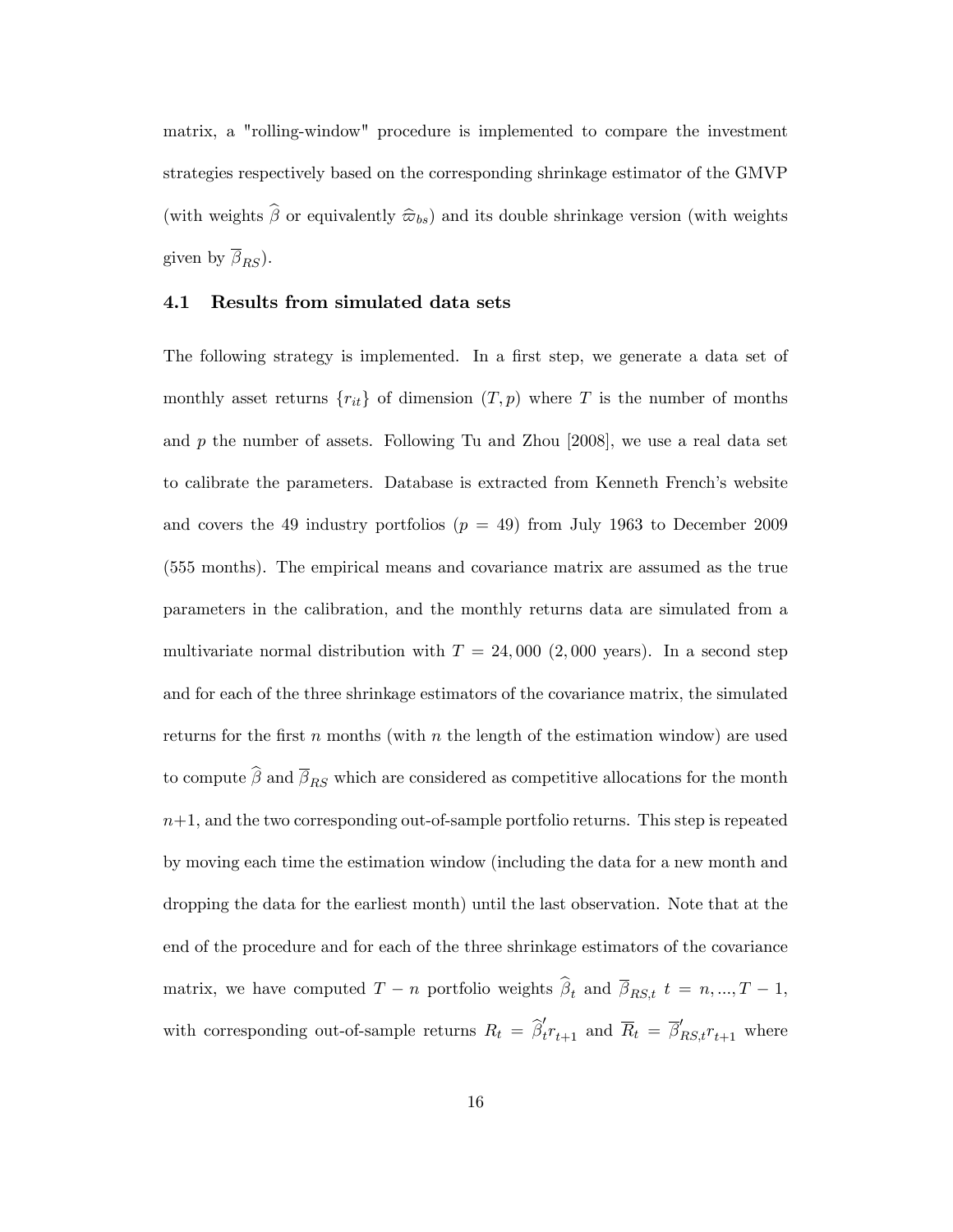$r_{t+1}$  is the vector  $(p, 1)$  of asset returns at time  $t + 1$ . Four criteria are used to compare the competitive optimal portfolios: the portfolio turnovers and the boxplots of portfolio weights which provide insights on the temporal stability of each strategy, the out-of-sample variances and Sharpe ratios. The out-of-sample sharpe ratio  $\overline{SR}_{\hat{a}}$ corresponding to the estimator  $\widehat{\beta}$  of the GMVP weights is defined as

$$
\widehat{SR}_{\widehat{\beta}} = \frac{\widehat{\mu}_{\widehat{\beta}}}{\widehat{\sigma}_{\widehat{\beta}}},\tag{28}
$$

where  $\widehat{\mu}_{\widehat{\beta}}$  and  $\widehat{\sigma}_{\widehat{\beta}}^2$  measure respectively the mean and the variance of  $R_t$ 

$$
\widehat{\mu}_{\widehat{\beta}} = \frac{1}{T - n} \sum_{t=n}^{T-1} R_t,\tag{29}
$$

$$
\widehat{\sigma}_{\widehat{\beta}}^2 = \frac{1}{T - n - 1} \sum_{t=n}^{T-1} \left( R_t - \widehat{\mu}_{\widehat{\beta}} \right)^2, \tag{30}
$$

and the same statistic  $SR_{\overline{\beta}_{RS}}$  for the estimator  $\beta_{RS}$  can be computed by replacing  $R_t$  by  $R_t$  in equations (29-30). As for the portfolio turnover, it is defined as follows

Turnover<sub>$$
\hat{\beta}
$$</sub> =  $\frac{1}{T - n - 1} \sum_{t=n}^{T-1} \sum_{j=1}^{p} (|\hat{\beta}_{t+1}^{(j)} - \hat{\beta}_{t+}^{(j)}|),$  (31)

where  $\widehat{\beta}_t^{(j)}$  $t_i^{(j)}$  is the weight of the asset number j in the optimal portfolio based on  $\beta_t$ ,  $\hat{\beta}_{t+}^{(j)}$  the same asset weight before rebalancing at  $t+1$ , and  $\hat{\beta}_{t+1}^{(j)}$  the desired asset weight at time  $t+1$  (after rebalancing). The same expression in equation (31) is used to define the turnover of the portfolio based on the estimator  $\overline{\beta}_{RS}.$ 

Panel A in Table 1 (see Appendix B) reports for several sample lengths  $(n)$  the out-of-sample portfolio turnovers of each strategy. The Örst line reports the turnovers of the classical shrinkage estimator of the GMVP (with weights the vector  $\hat{\beta}$ ) whereas the turnovers of our double shrinkage estimator of the GMVP (with weights the vector  $\overline{\beta}_{RS}$ ) are indicated below within brackets. In all cases, the turnover of the classical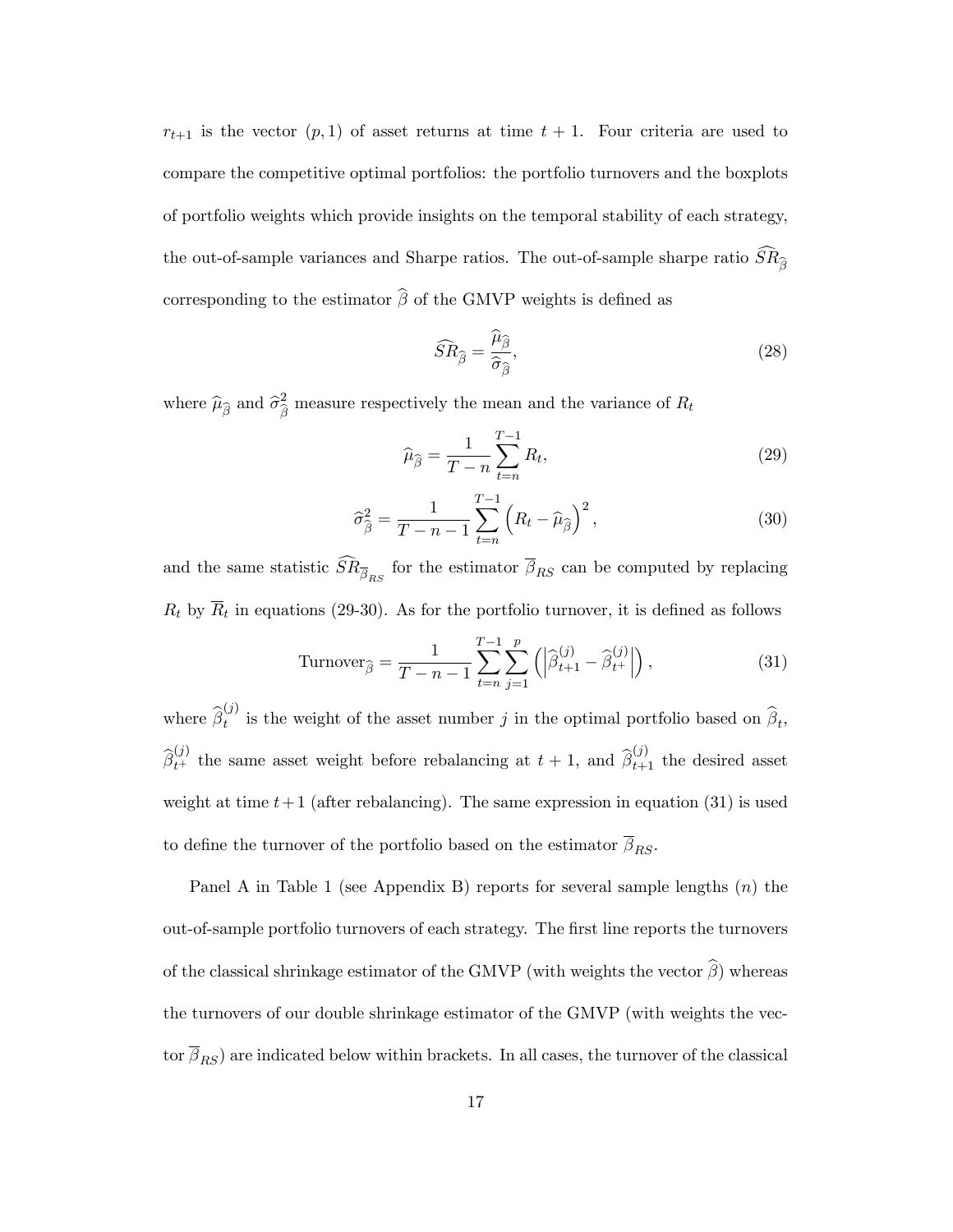shrinkage estimator of the GMVP is higher than the one obtained implementing our new estimation. Hence, it turns out that our ridge regression lowers (via the biasvariance trade-off) the time instability of the estimated portfolio weights, leading to a significant reduction of trades rebalancing across time and assets. As an illustration, for  $n = 60$ , the turnover of the classical shrinkage estimator of the GMVP that relies on the shrinkage estimator of the covariance matrix (with the constant correlation matrix as prior) equals 0.86, while it falls to 0.47 when implementing our ridge estimator. Thus, the reduction of the sampling error via the restricted ridge regression decreases the turnover by almost 50%.

This stability improvement is confirmed by the analysis of the boxplots of the estimated portfolio weights over the out-of-sample period. For example, Figure 1 in Appendix B gives the boxplots of the  $T - n$  out-of-sample optimal portfolio weights for the two competitive investment policies.<sup>10</sup> It appears that introducing a small amount of bias in the estimation process of the GMVP weights significantly increases its temporal stability. Indeed, while the weights of the classical shrinkage estimator of the GMVP range approximately from -60% to 86%, the weights of the double shrinkage estimator of the GMVP range from -30% to 60%.

It is now interesting to check how the stabilization effect affects the out-of-sample variances and sharpe ratios. To the aim, readers should consider Panels B and C in Table 1 which report these two statistics across the two competitive investment strategies. We report in parentheses the p-values of the test of equality between these

<sup>&</sup>lt;sup>10</sup>To save space, we only report the boxplots for the case  $n = 60$  and for the shrinkage estimator of the covariance matrix where the prior matrix corresponds to the constant correlation matrix. All other Ögures are available from the authors upon request.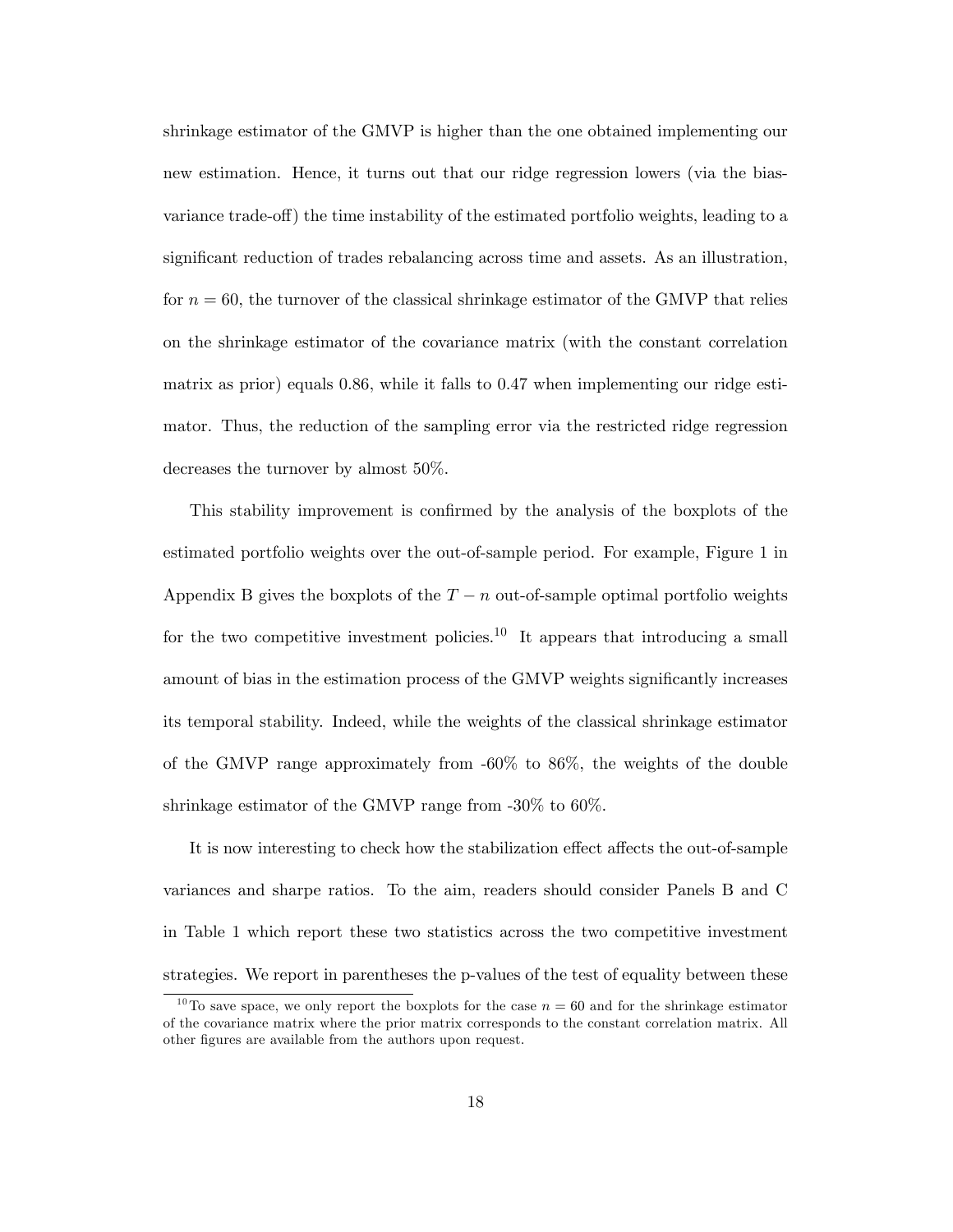investment strategies. For the sharpe ratio the p-value of the difference is computed following Jobson and Korkie [1981b] and the correction proposed by Memmel [2003]. As for the variances, the comparison is achieved using the Bartlett's test for equality of variances which follows asymptotically a chi-square distribution under normality. Panel B indicates that for realistic estimation sample sizes  $(n = 60, 120)$ , the double shrinkage operation does not deteriorate the out-of-sample variances. Indeed, for these values of  $n$ , we notice a decrease in the variances, which is always significant for  $n = 60$  (5 years). Of course, as the estimation sample size n increases, the variances of the classical shrinkage estimator of the GMVP decrease, and the benefit associated with the additional shrinkage operation disappears. More precisely, even if for large values of  $n (n = 240, 720)$  our ridge regression helps to lower the turnovers, this is at the cost of an increase in the variances of the optimal portfolios. To summarize, double shrinkage estimation of the GMVP using our ridge regression is beneficial (from the viewpoint of variances) for small sample sizes, which is the case encountered by practitioners.

Finally, Panel C of Table 1 gathers the results when considering the Sharpe ratio. It indicates that our double shrinkage approach improves the performances of the classical estimator of the GMVP. Even if it is not clear in the Table, this positive effect should decrease with the estimation sample size  $n$ , and should asymptotically disappear.

As a robustness check, we report in Table 2 the same three statistics using calibrated parameters stemming from the hundred Fama and French portfolios of firms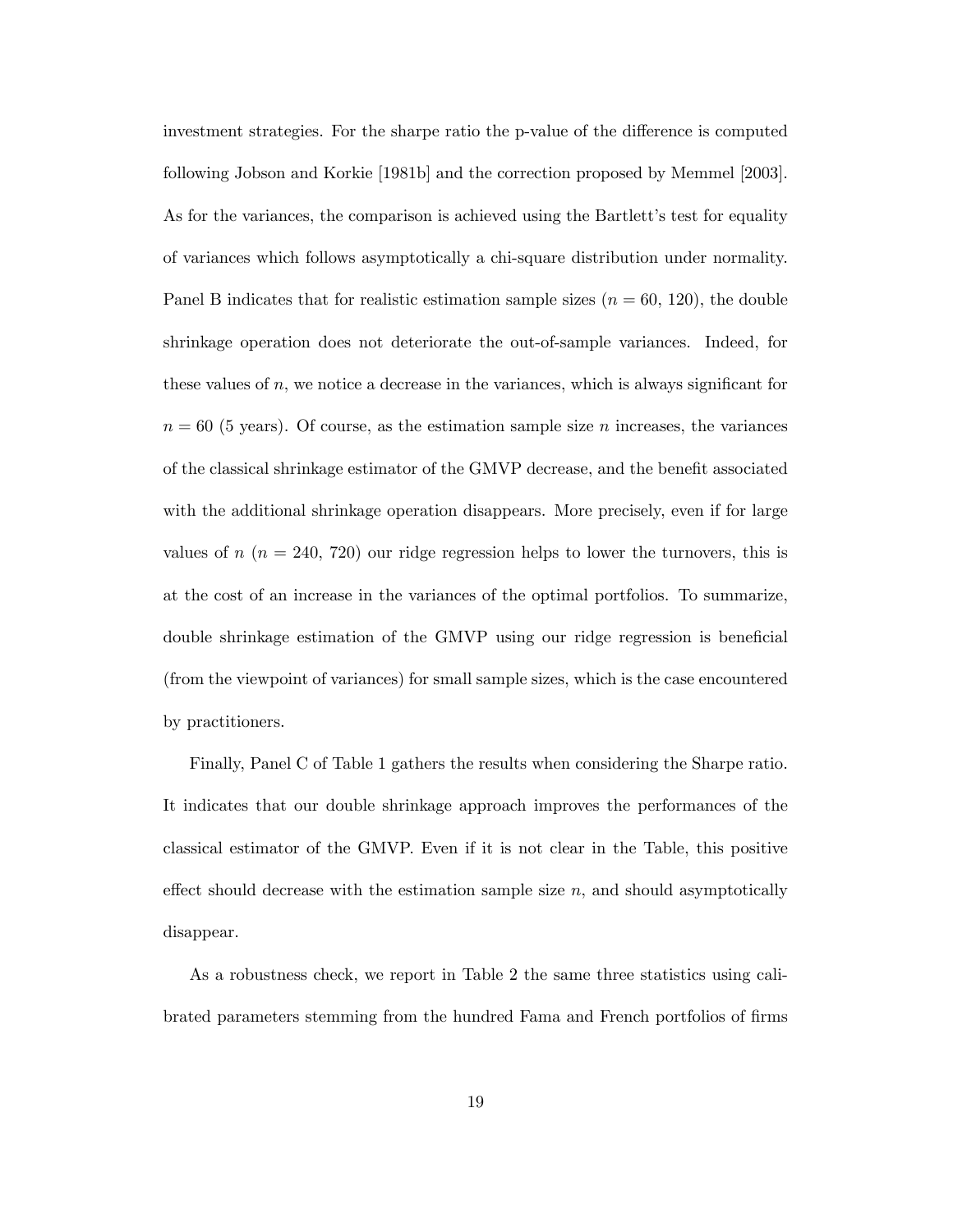sorted by size and book-to-market  $(p = 100)$  whereas the sample remains unchanged (from July 1963 to December 2009). Thus, compared to the previous simulation exercise, the asset space is larger as well as  $p/n$ . Results remain in the line of those reported in the Table 1: first, in all configurations we observe a decrease in the values of the turnovers; second, our double shrinkage methodology leads to statistically lower variances and higher sharpe ratios, except for the case  $n = 720$ , i.e. large sample size.

### 4.2 Results from empirical data sets

In the previous section, we perform a simulation exercise following DeMiguel et al. [2009a] according to whom the comparison of two competitive investment strategies with real data sets does not constitute a proof that one strategy is better than the other. Indeed, such a conclusion might be spuriously driven by the existence of small-firm effect, calendar effects, momentum, mean-reversion, fat tails, or other anomalies that have been documented in the literature. Nevertheless, practitioners always appreciate to evaluate the relevance of a new methodology with real data. Thus, we apply the "rolling-window" procedure to the earlier 49 industry portfolios, and the 100 portfolios formed on size and book-to-market.

Table 3 (see Appendix B) reports the results for the 49 industry portfolios. The presentation is similar to the ones in Tables 1 and 2 except that we report the three statistics (turnovers, variances and sharpe ratios) for the equally-weighted portfolio. There are two reasons for considering this portfolio: first, we have shown in proposition 2 that our ridge regression moves the classical shrinkage estimator of the GMVP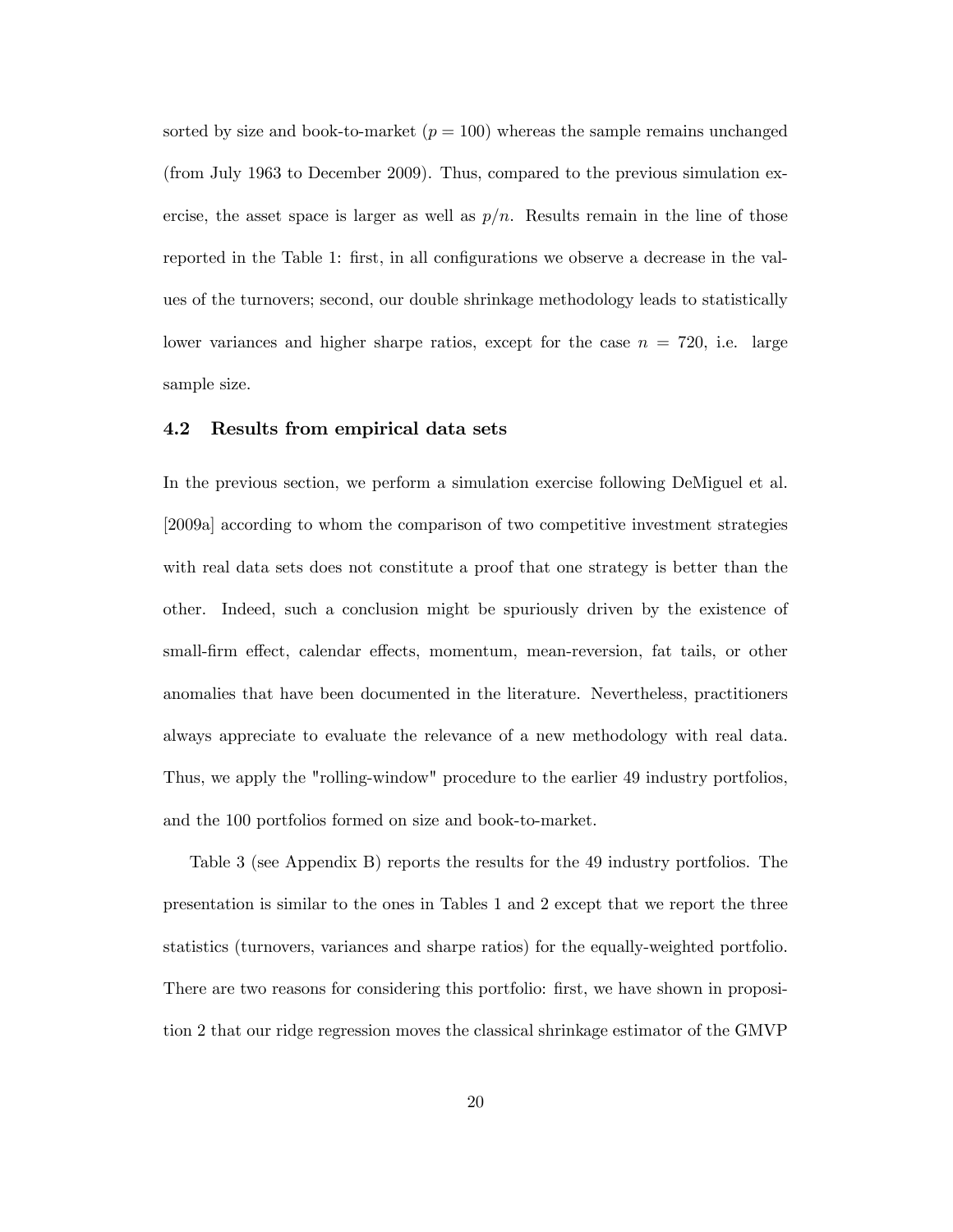towards the equally-weighted portfolio. Therefore, it is interesting to compare our investment strategy to this target portfolio. Second, monte carlo simulations and empirical applications in DeMiguel et al. [2009a] provide evidence that this portfolio constitutes a relevant benchmark investment rule as many others investment strategies, even sophisticated, cannot beat it. Panel A in table 3 gives additional evidences that our double shrinkage methodology leads to large reductions in optimal portfolio turnovers. From a practical point of view, this result is useful because high turnovers lead to high transaction costs, which can detract from the overall return of a given investment policy. As expected the turnovers of the equally-weighted portfolio are very low and we benefit from this when shrinking the weights of the classical shrinkage estimator of the GMVP towards  $1/p$ .

Once again, it is important to stress that the observed drop in the optimal portfolio turnovers is not coupled with an increase (resp. reduction) in variances (resp. sharpe ratios). Indeed as reported in Panels B of Table 3, for small values of  $n$  $(n = 60, 120)$ , the variances of the double shrinkage estimator of the GMVP fall, and in all cases except one, the differences are statistically significant.<sup>11</sup> It is a noticeable characteristic that even our ridge regression shrinks the weights of the classical shrinkage estimator of the GMVP towards  $1/p$ , the out-of-sample variance of the resulting portfolio does not lie within the variances of the previous portfolios. As an illustration, for the case  $n = 60$  and when the prior matrix is the identity matrix, the variances respectively of the classical shrinkage estimator of the GMVP and the

 $11$  Here, we follow DeMiguel et al. [2009b], and test the differences in variances using the (nonstudentized) stationary bootstrap of Politis and Romano [1994], with  $B = 1000$  resamples and an expected block size  $b = 5$ . The p-value is computed using the methodology in Ledoit and Wolf [2008].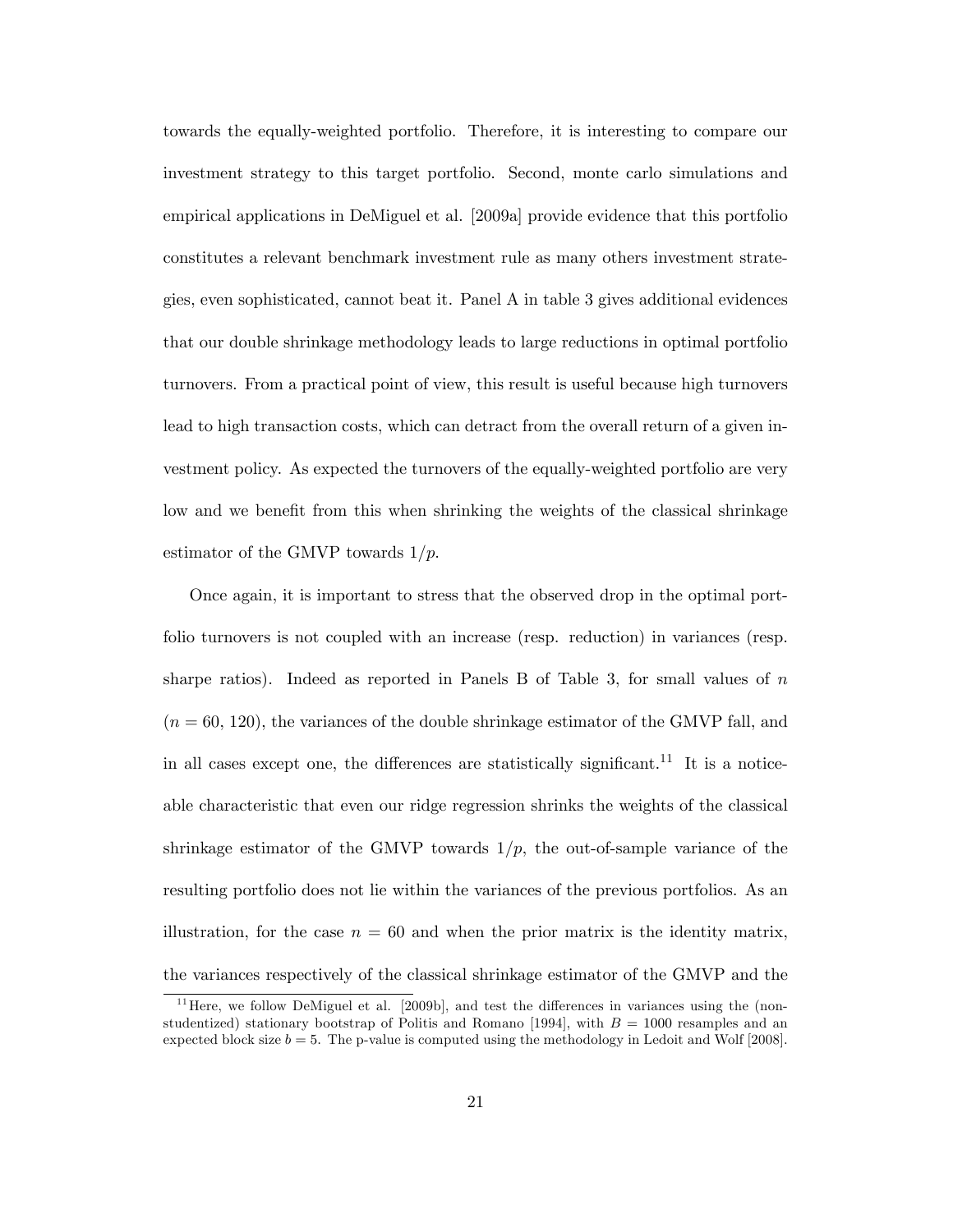equally-weighted portfolio equal 0:00163 and 0:00258, while the variance of the double shrinkage estimator of the GMVP is only 0:00140. An opposite result is found for the sharpe ratios (see Panel C of Table 3) where in all configurations the sharpe ratios of the double shrinkage estimator of the GMVP is higher than the sharpe ratios of both the classical shrinkage estimator of the GMVP and the equality weighted portfolio. Note that for small samples  $(n = 60, 120)$  the differences in sharpe ratios are always statistically significant except in one single case. These differences are tested using the studentized circular block bootstrapping methodology<sup>12</sup> in Ledoit and Wolf (2008) where the number of bootstrap replications and the size of each block are respectively set to  $B = 1000$  and  $b = 5$ .

Finally, Table 4 reports the same statistics as in table 3 but for our second data set, that is, the 100 portfolios formed on size and book-to-market. The results are identical : our new investment strategy helps to reduce the turnovers, while improving the out-of-sample variances and sharpe ratios for small samples.

## 5 Conclusion

This paper contributes to the literature of sampling error reduction in the context of assets allocation. Sampling error is generally known to offset the benefit of diversi-Öcation due to its impact on the instability of the optimal portfolio weights. In the minimum variance allocation framework, Bayes-Stein shrinkage estimators of the covariance matrix are known to improve the stability of the Global Minimum Variance

 $12$ Beyond the Jobson and Korkie [1981b] test used above (see section on monte carlo simulations) to test for the equality of sharpe ratio, this test procedure is known to be robust to departures from normality and i.i.d. data. We thank Mickael Wolf for making available the matlab codes (for the implementation of this test) at http://www.iew.uzh.ch/institute/people/wolf/publication.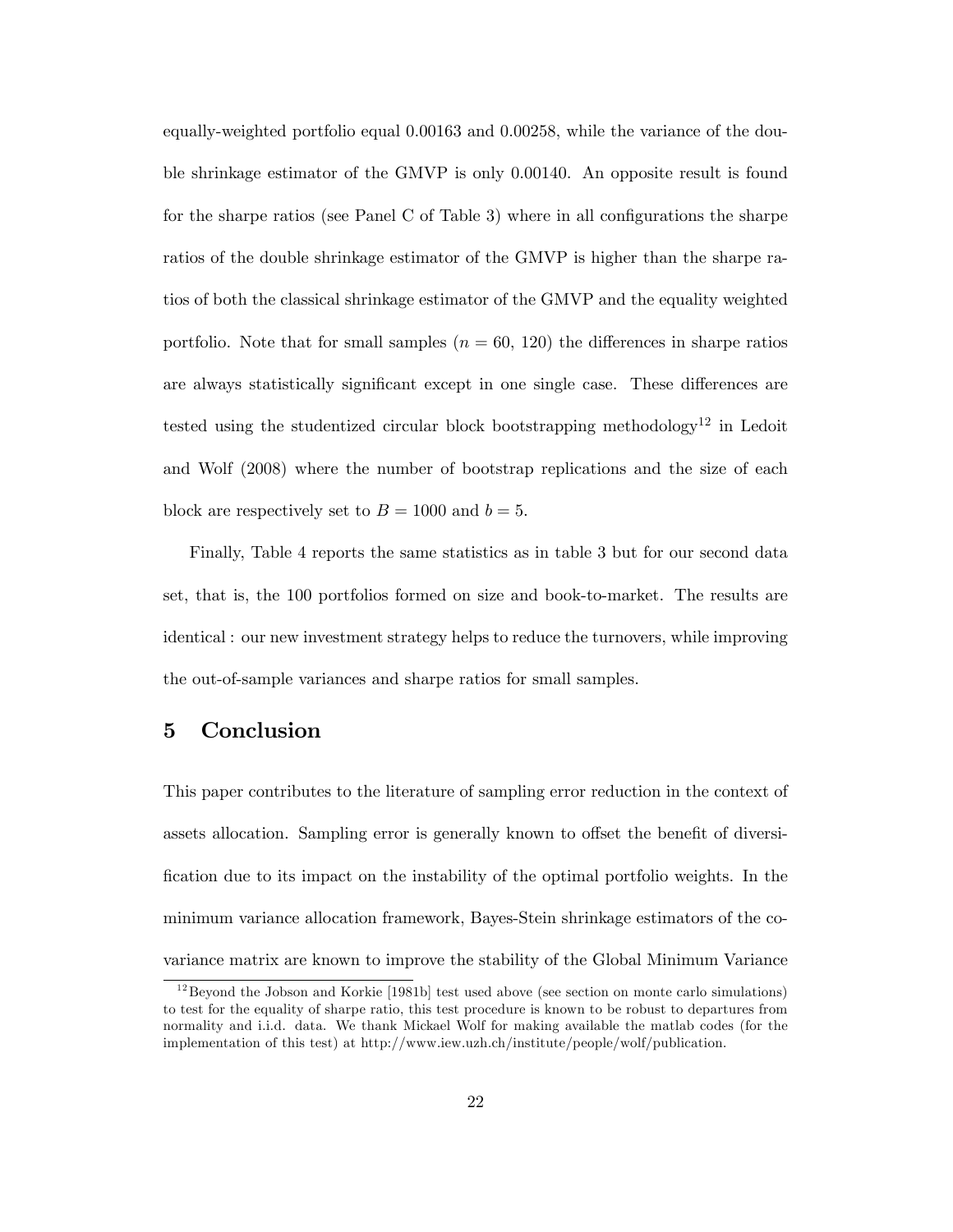Portfolio (GMVP). Yet the improvement is not optimal over small samples. By recasting the computation of the traditional shrinkage estimators of the GMVP within the linear regression framework, we prove that an additional shrinkage operation via a restricted ridge regression reduces the variability of these portfolios. More precisely, we show that the weights of the traditional shrinkage estimators of the GMVP can be recovered through an ordinary least squares regression applied to a pseudo data set. Thus stabilization of the weights is obtained by minimizing the residual sum of squares of this regression subject to a bound on the L2-norm of the coefficients.

Monte carlo simulations and empirical applications confirm the advantages of the double shrinkage estimation of the GMVP. Indeed, our results suggest that shrinking once again the traditional shrinkage estimators of the GMVP helps to stabilize the optimal portfolio weights, while improving for small estimation sample sizes, the outof-sample variances and sharpe ratios. Therefore, it strikes us that double shrinkage estimation of the GMVP weights constitutes an appealing method for investors in their quest for optimal portfolio diversification.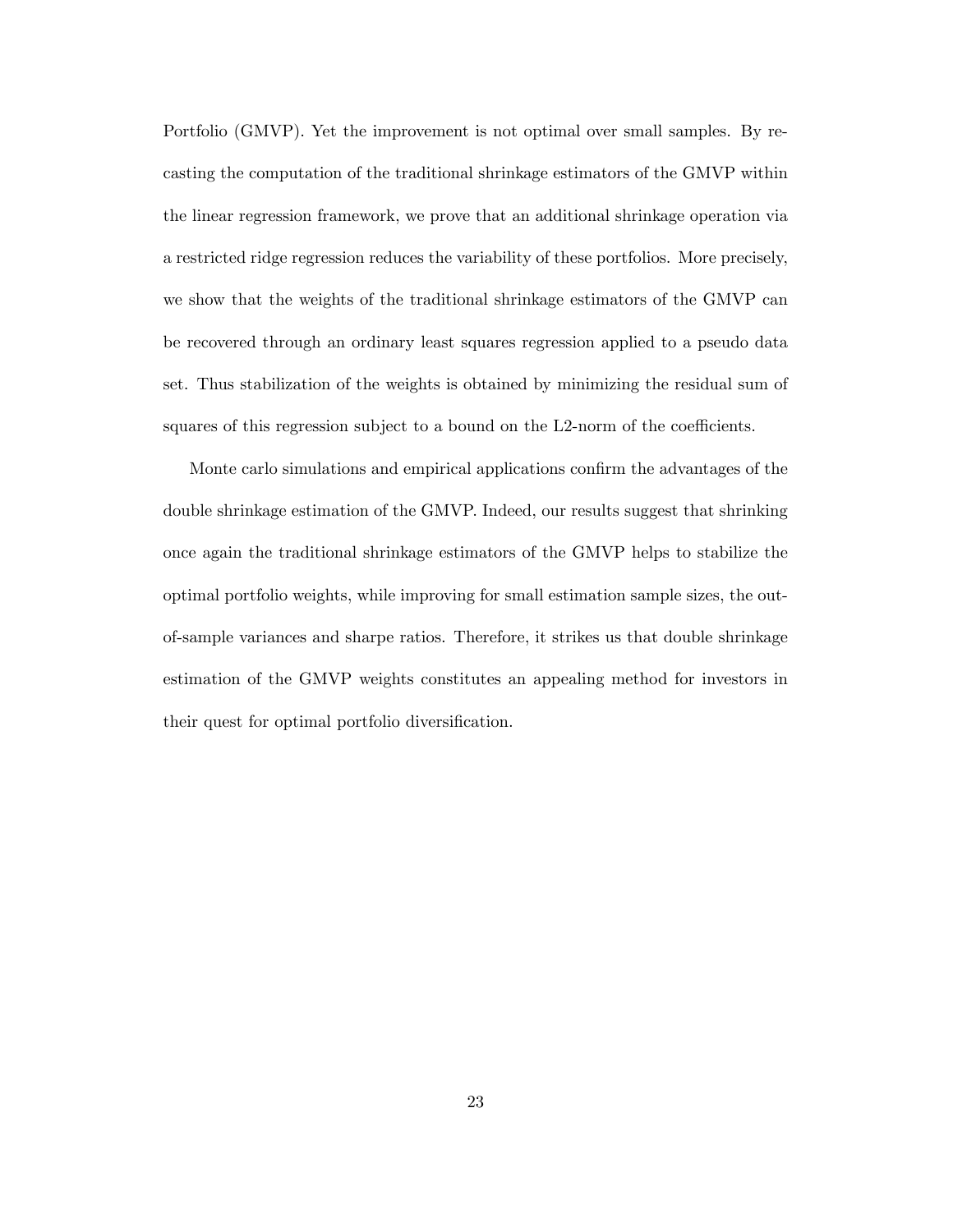## Appendix A: Proofs of propositions

Proof of Proposition 1. First, note that for a given Bayes-Stein shrinkage covariance matrix  $\widehat{\Sigma}_{bs},$  the corresponding GMVP is defined by

$$
\widehat{\omega}_{bs} = \underset{x}{\arg \min} \ x' \widehat{\Sigma}_{bs} x \quad \text{sc} \quad \vartheta x = 1
$$
\n
$$
= \underset{x}{\arg \min} \ x' Z' Z x \quad \text{sc} \quad \vartheta x = 1. \tag{32}
$$

Second,  $\widehat{\beta}$  is the solution of the program given by the equation (8)

$$
\hat{\beta} = \underset{\beta}{\arg \min} \sum_{s=1}^{2p} u_s^2 = \underset{\beta}{\arg \min} \sum_{s=1}^{2p} (Y_s - X_s \beta)^2.
$$
 (33)

Since  $X_s = \left(Z'_{(i)s}, Z'_{(k)s}\right)$  $\int'$  and  $Y_s = (z'_{is}, z'_{ks})'$ , we have

$$
\sum_{s=1}^{2p} u_s^2 = \sum_{s=1}^p (z_{is} - Z_{(i)s}\beta)^2 + \sum_{s=1}^p (z_{ks} - Z_{(k)s}\beta)^2.
$$
 (34)

By definition,  $Z_{(i)s}$  and  $Z_{(k)s}$  are respectively equal to

$$
Z_{(i)s} = [z_{is} - z_{1s}, \dots, z_{is} - z_{i-1s}, 0, z_{is} - z_{i+1s}, \dots, z_{is} - z_{ps}],
$$
\n(35)

$$
Z_{(k)s} = [z_{ks} - z_{1s}, \dots, z_{ks} - z_{k-1s}, 0, z_{ks} - z_{k+1s}, \dots, z_{ks} - z_{ps}].
$$
 (36)

Replacing these expressions in (34) and after simple calculus, one gets

$$
\sum_{s=1}^{2p} u_s^2 = \sum_{s=1}^p \left( \left( 1 - \sum_{\substack{j=1 \ j \neq i}}^p \beta_j \right) z_{is} + \sum_{\substack{j=1 \ j \neq i}}^p \beta_j z_{js}^2 \right) + \sum_{s=1}^p \left( \left( 1 - \sum_{\substack{j=1 \ j \neq k}}^p \beta_j \right) z_{ks} + \sum_{\substack{j=1 \ j \neq k}}^p \beta_j z_{js}^2 \right). \tag{37}
$$

Inserting the equality  $\vartheta \beta = 1$  in the above equation leads to

$$
\sum_{s=1}^{2p} u_s^2 = \sum_{s=1}^p (\beta_1 z_{1s} + ... + \beta_p z_{ps})^2 + \sum_{s=1}^p (\beta_1 z_{1s} + ... + \beta_p z_{ps})^2
$$
  
=  $\beta' Z' Z \beta + \beta' Z' Z \beta$   
=  $2\beta' Z' Z \beta$ . (38)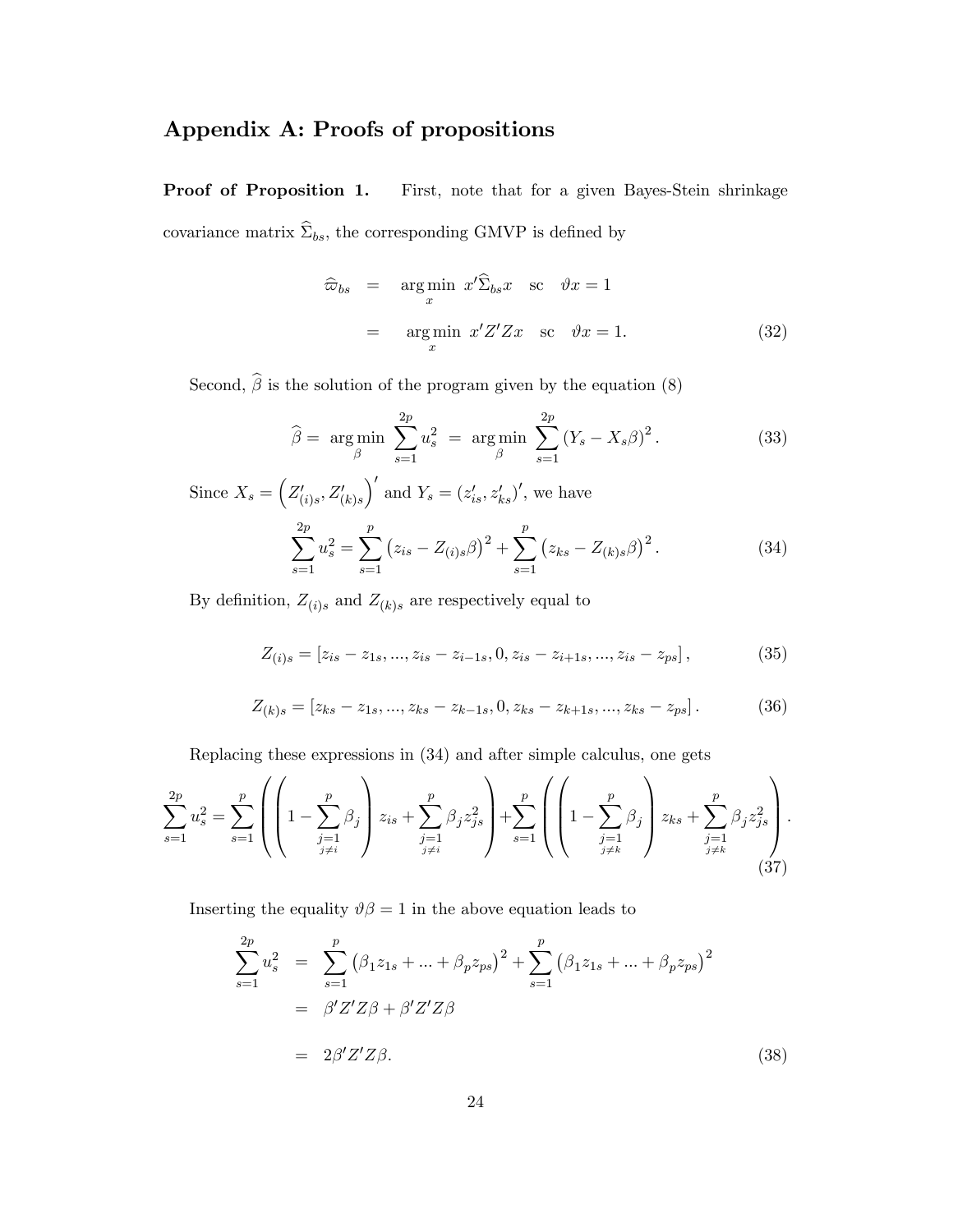It follows that  $\widehat{\boldsymbol{\beta}}$  is the solution of the minimisation program

$$
\widehat{\beta} = \underset{\beta}{\arg\min} \ \beta' Z' Z \beta, \tag{39}
$$

which is equivalent to the program (32) and  $\hat{\beta} = \hat{\varpi}_{bs}$ . Moreover, from equation (38) we have

$$
\sum_{s=1}^{2p} \widehat{u}_s^2 = 2\widehat{\beta}' Z' Z \widehat{\beta}
$$
  
=  $2\widehat{\omega}_{bs}' \widehat{\Sigma} \widehat{\omega}_{bs}$   
=  $2\widehat{\sigma}_{bs}^2$ . (40)

**Proof of Proposition 3.** From proposition 1, we know that the estimator  $\hat{\beta}$  in equation (8) is equal to the weights of the shrinkage estimator of the GMVP in (7), *i.e.*,  $\hat{\beta} = \hat{\varpi}_{bs}$ . Thus,  $\hat{\beta} = (X'X)^{-1}X'Y$  satisfies the restriction  $\vartheta \hat{\beta} = 1$ . It follows that  $\beta = \beta_R$ , with  $\beta_R$  the corresponding restricted OLS estimator

$$
\widehat{\beta}_R = \widehat{\beta} - \left(X'X\right)^{-1} \vartheta' \left[\vartheta \left(X'X\right)^{-1} \vartheta'\right]^{-1} \left(\vartheta \widehat{\beta} - 1\right). \tag{41}
$$

Then, comparing  $\text{MSE} \Big(\beta,\widehat{\beta} \Big)$  and  $\text{MSE} \big(\beta,\overline{\beta}_{RS} \big)$  amounts to compare  $\text{MSE} \Big(\beta,\widehat{\beta}_R \Big)$ and  $MSE(\beta, \overline{\beta}_{RS})$ . The rest of the proof follows from theorem 4 in Grob (2003).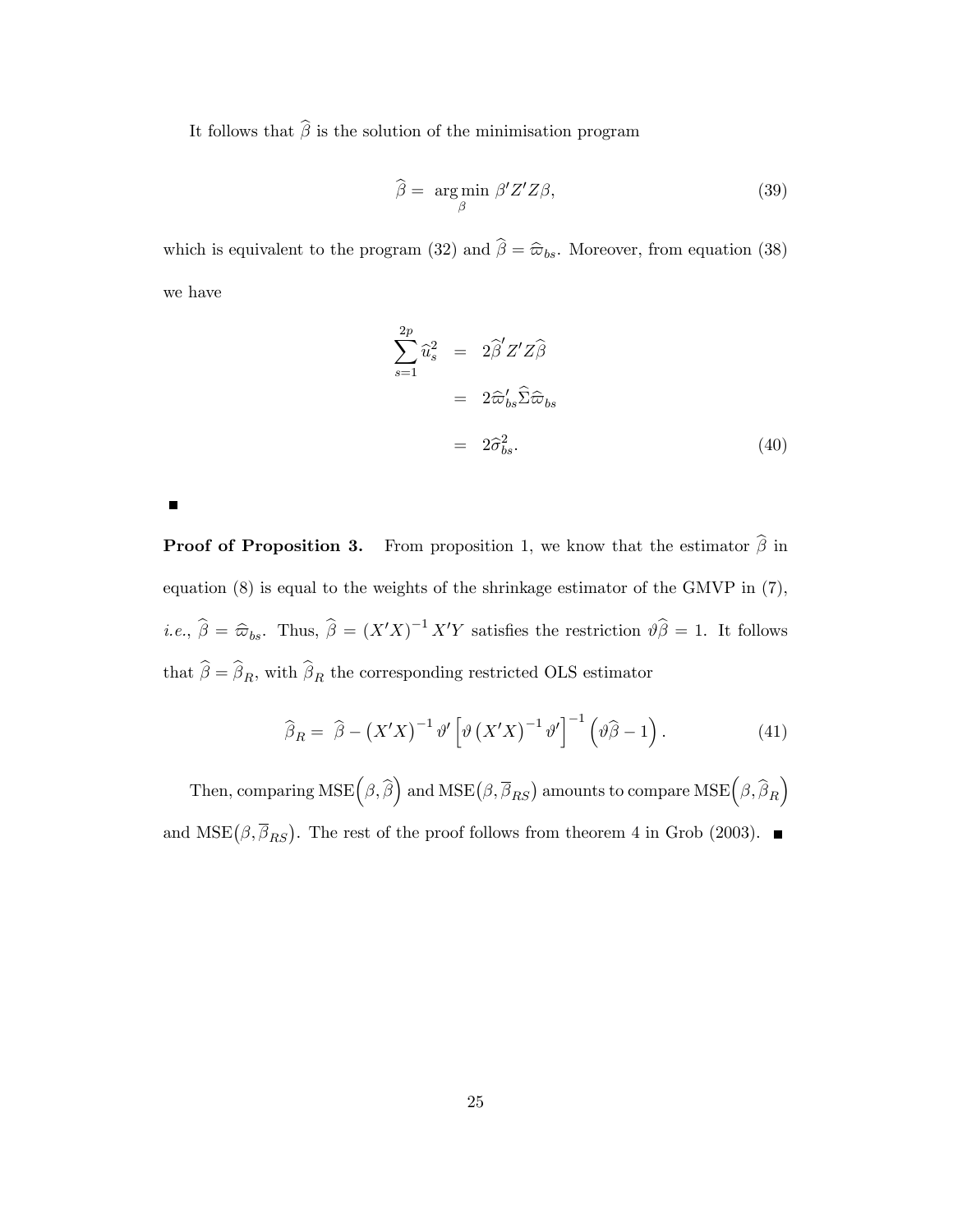## Appendix B: Tables and figures



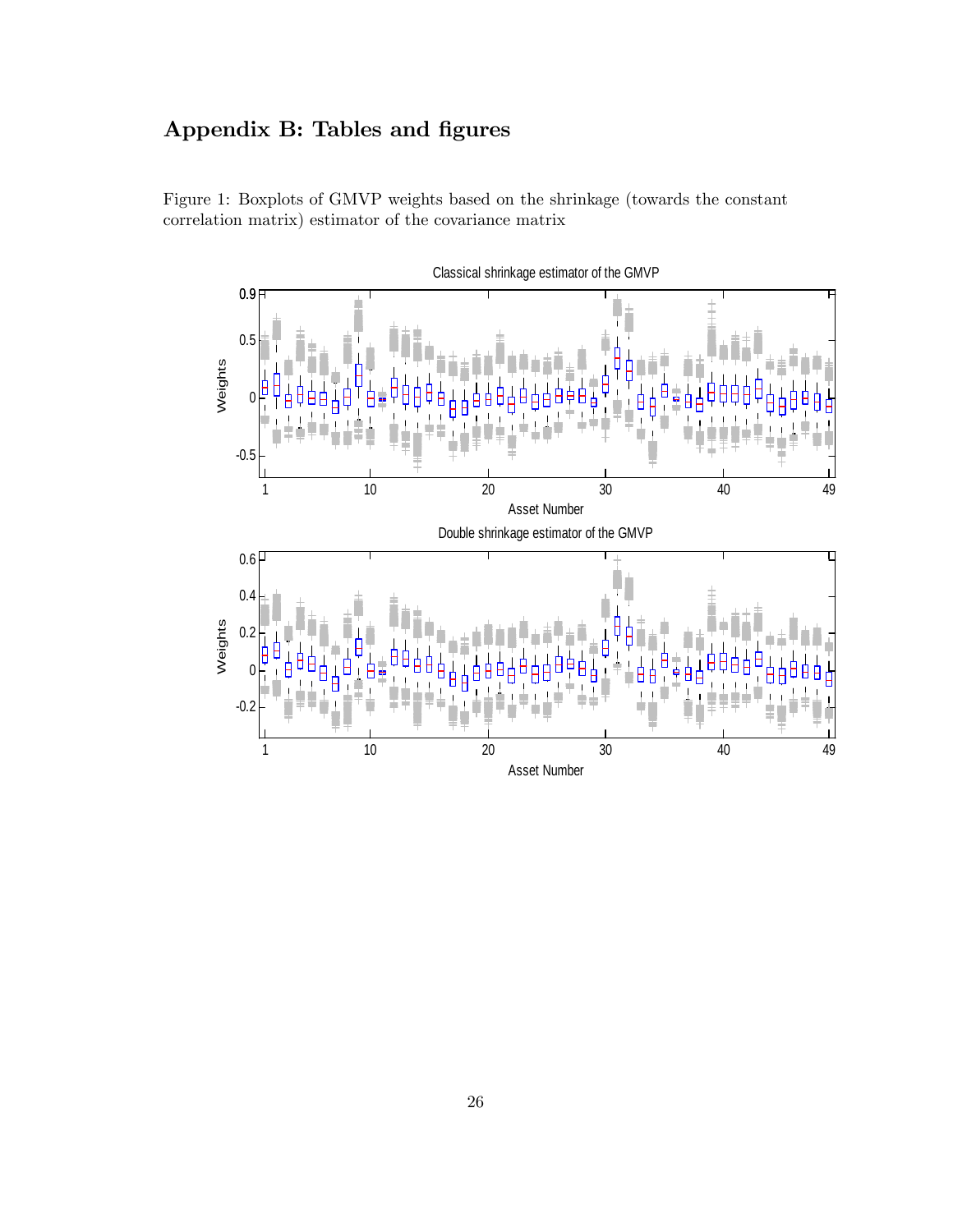| Prior matrix                       | $n=60$    | $n = 120$ | $n = 180$ | $n = 240$ | $n = 720$ |
|------------------------------------|-----------|-----------|-----------|-----------|-----------|
| Panel A: Portfolios turnovers      |           |           |           |           |           |
| Const. Corr.                       | 0.8648    | 0.5144    | 0.3729    | 0.3031    | 0.1840    |
|                                    | [0.4718]  | [0.2483]  | [0.1737]  | [0.1426]  | [0.0902]  |
| Diagonal                           | 0.5778    | 0.4068    | 0.3194    | 0.2723    | 0.1778    |
|                                    | [0.3163]  | [0.2008]  | [0.1516]  | [0.1300]  | [0.0876]  |
| Identity                           | 0.6204    | 0.4229    | 0.3274    | 0.2775    | 0.1787    |
|                                    | [0.3250]  | [0.2026]  | [0.1520]  | [0.1303]  | [0.0876]  |
| Panel B : Portfolios variances     |           |           |           |           |           |
| Const. Corr.                       | 0.00165   | 0.00132   | 0.00118   | 0.00110   | 0.00097   |
|                                    | [0.00141] | [0.00119] | [0.00114] | [0.00111] | [0.00107] |
|                                    | (0.00)    | (0.00)    | (0.00)    | (0.64)    | (0.00)    |
| Diagonal                           | 0.00139   | 0.00122   | 0.00113   | 0.00108   | 0.00096   |
|                                    | [0.00135] | [0.00120] | [0.00116] | [0.00113] | [0.00108] |
|                                    | (0.01)    | (0.31)    | (0.10)    | (0.00)    | (0.00)    |
| Identity                           | 0.00148   | 0.00124   | 0.00115   | 0.00108   | 0.00096   |
|                                    | [0.00140] | [0.00122] | [0.00117] | [0.00113] | [0.00108] |
|                                    | (0.00)    | (0.08)    | (0.17)    | (0.00)    | (0.00)    |
| Panel C : Portfolios sharpe ratios |           |           |           |           |           |
| Const. Corr.                       | 0.2382    | 0.2721    | 0.2755    | 0.2839    | 0.2926    |
|                                    | [0.2760]  | [0.3058]  | [0.3113]  | [0.3154]  | [0.3091]  |
|                                    | (0.09)    | (0.07)    | (0.00)    | (0.00)    | (0.00)    |
| Diagonal                           | 0.2349    | 0.2705    | 0.2747    | 0.2826    | 0.2917    |
|                                    | [0.2560]  | [0.2904]  | [0.3004]  | [0.3062]  | [0.3058]  |
|                                    | (0.00)    | (0.00)    | (0.00)    | (0.00)    | (0.00)    |
| Identity                           | 0.2351    | 0.2712    | 0.2756    | 0.2845    | 0.2923    |
|                                    | [0.2542]  | [0.2899]  | [0.3002]  | [0.3067]  | [0.3058]  |
|                                    | (0.02)    | (0.00)    | (0.00)    | (0.00)    | (0.00)    |

Table 1: Results with simulated data (calibration with the 49-Industry portfolios data)

Notes: For different values of  $n$  the estimation sample length, this table reports the monthly turnovers, variances and sharpe ratios for the GMVP that rely on the shrinkage estimators of the covariance matrix in Ledoit and Wolf [2004a, 2004b]. For each of these estimators identified by the corresponding prior matrix, we first report the statistics for the traditional shrinkage estimator of the GMVP, followed in bracket by the same statistic for the double shrinkage estimator of the GMVP. Concerning the variances and the sharpe ratios, the third reported value (in parenthese) is the p-value of the difference between the two reported values.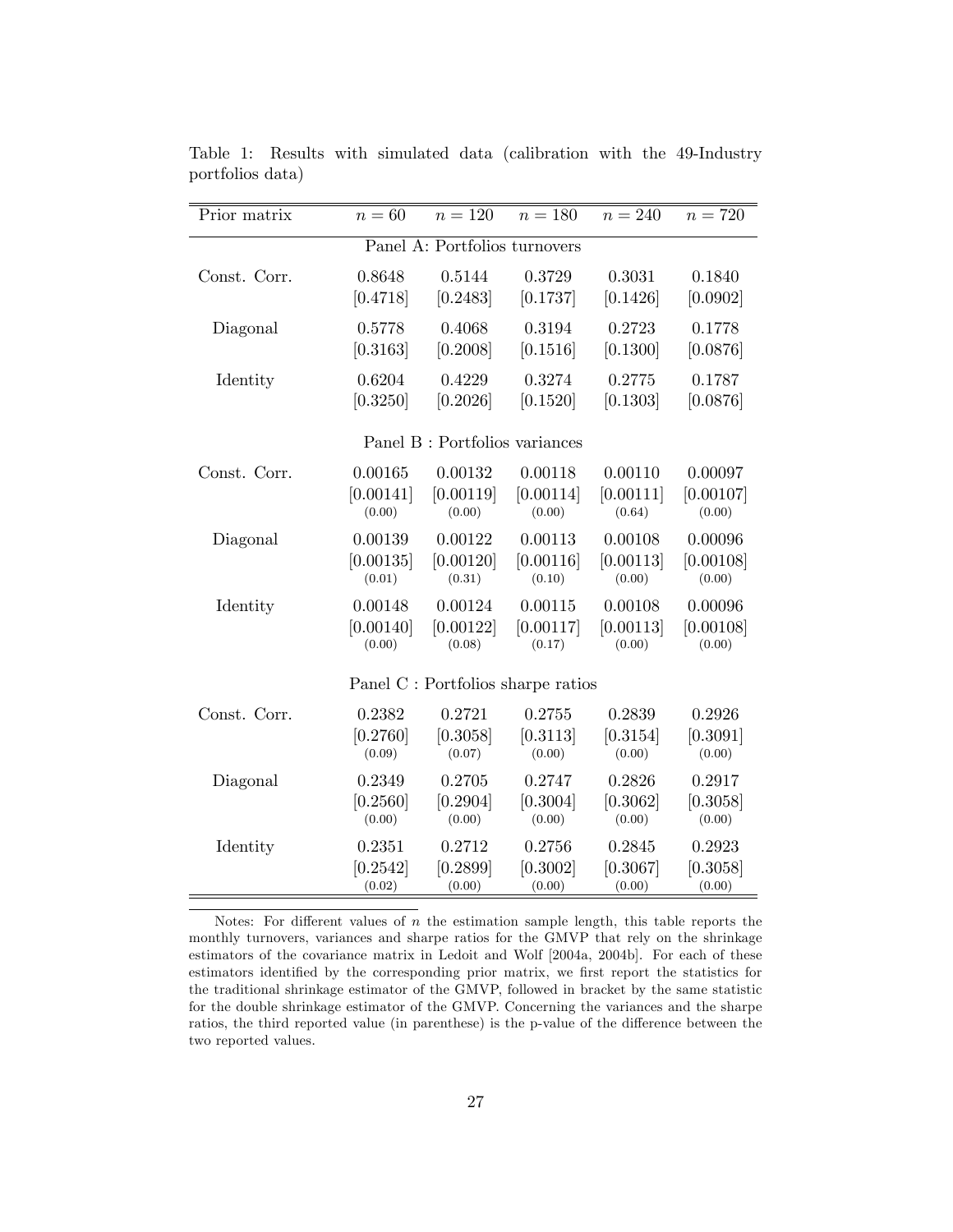| Prior matrix                       | $n=60$     | $n = 120$ | $n=180$   | $n = 240$ | $n=720$   |
|------------------------------------|------------|-----------|-----------|-----------|-----------|
| Panel A: Portfolios turnovers      |            |           |           |           |           |
| Const. Corr.                       | 2.1721     | 2.0497    | 1.4204    | 1.0581    | 0.4832    |
|                                    | $[1.5547]$ | [1.0864]  | [0.6747]  | [0.4828]  | [0.2166]  |
| Diagonal                           | 1.3661     | 1.1972    | 0.9762    | 0.8168    | 0.4536    |
|                                    | [0.8587]   | [0.6224]  | [0.4656]  | [0.3744]  | [0.2032]  |
| Identity                           | 1.6179     | 1.4804    | 1.1560    | 0.9307    | 0.4696    |
|                                    | [1.0746]   | [0.7818]  | [0.5534]  | [0.4267]  | [0.2102]  |
| Panel B : Portfolios variances     |            |           |           |           |           |
| Const. Corr.                       | 0.00188    | 0.00192   | 0.00158   | 0.00138   | 0.00100   |
|                                    | [0.00161]  | [0.00140] | [0.00121] | [0.00113] | [0.00102] |
|                                    | (0.00)     | (0.00)    | (0.00)    | (0.00)    | (0.09)    |
| Diagonal                           | 0.00154    | 0.00146   | 0.00134   | 0.00125   | 0.00098   |
|                                    | [0.00141]  | [0.00125] | [0.00117] | [0.00113] | [0.00103] |
|                                    | (0.00)     | (0.00)    | (0.00)    | (0.00)    | (0.00)    |
| Identity                           | 0.00164    | 0.00160   | 0.00143   | 0.00131   | 0.00099   |
|                                    | [0.00146]  | [0.00129] | [0.00118] | [0.00113] | [0.00102] |
|                                    | (0.00)     | (0.00)    | (0.00)    | (0.00)    | (0.00)    |
| Panel C : Portfolios sharpe ratios |            |           |           |           |           |
| Const. Corr.                       | 0.3080     | 0.2996    | 0.3344    | 0.3644    | 0.4125    |
|                                    | [0.3286]   | [0.3393]  | [0.3671]  | [0.3905]  | [0.3886]  |
|                                    | (0.00)     | (0.00)    | (0.00)    | (0.00)    | (0.00)    |
| Diagonal                           | 0.3056     | 0.3232    | 0.3489    | 0.3762    | 0.4122    |
|                                    | [0.3181]   | [0.3370]  | [0.3583]  | [0.3793]  | [0.3823]  |
|                                    | (0.00)     | (0.00)    | (0.00)    | (0.00)    | (0.00)    |
| Identity                           | 0.3082     | 0.3150    | 0.3420    | 0.3696    | 0.4117    |
|                                    | [0.3208]   | [0.3387]  | [0.3615]  | [0.3841]  | [0.3850]  |
|                                    | (0.00)     | (0.00)    | (0.00)    | (0.00)    | (0.00)    |

Table 2: Results with simulated data (calibration with the 100 portfolios sorted on size and book-to-market data)

Notes: For different values of  $n$  the estimation sample length, this table reports the monthly turnovers, variances and sharpe ratios for the GMVP that rely on the shrinkage estimators of the covariance matrix in Ledoit and Wolf [2004a, 2004b]. For each of these estimators identified by the corresponding prior matrix, we first report the statistics for the traditional shrinkage estimator of the GMVP, followed in bracket by the same statistic for the double shrinkage estimator of the GMVP. Concerning the variances and the sharpe ratios, the third reported value (in parenthese) is the p-value of the difference between the two reported values.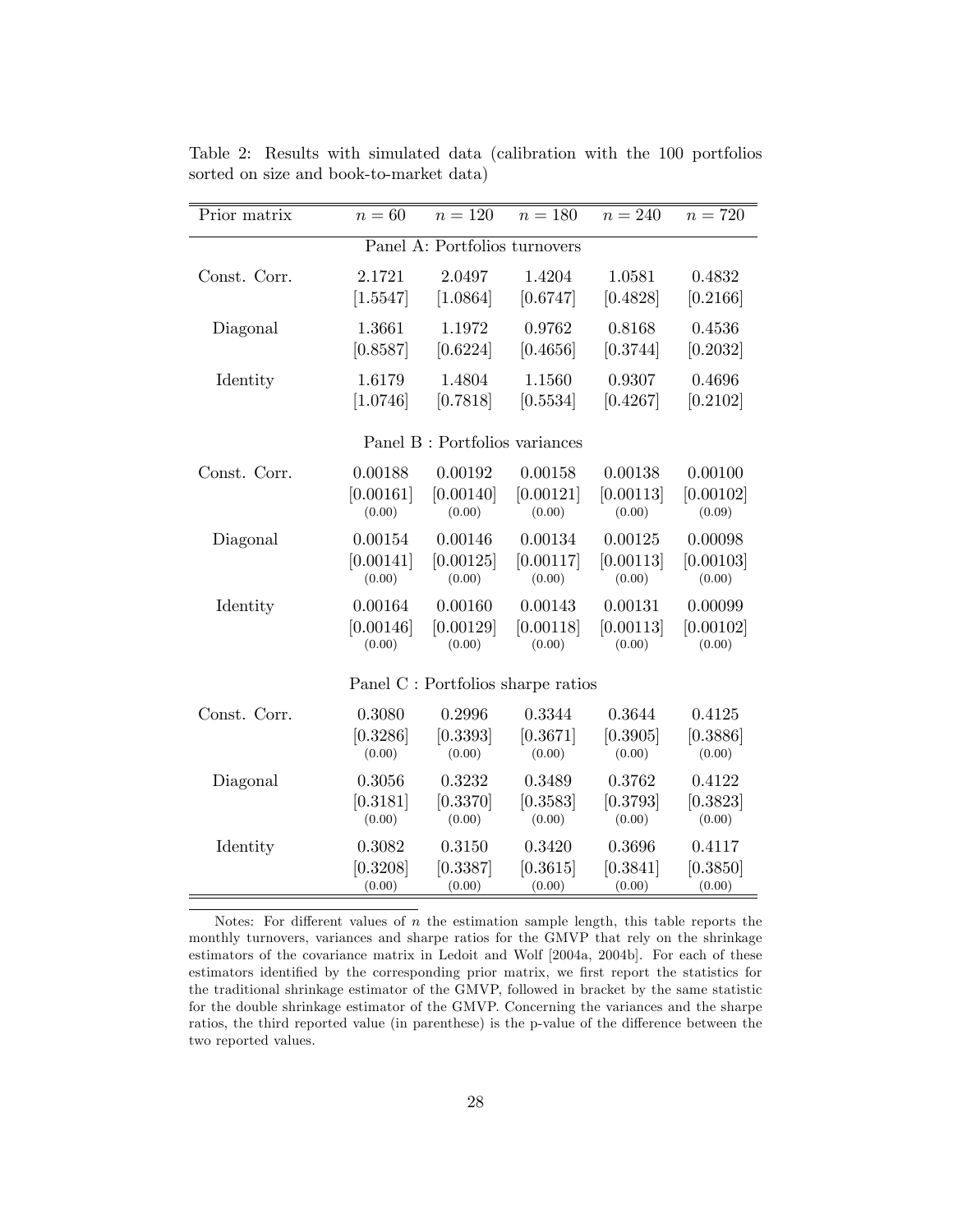| $n=60$                                         | $n=120$                                       | $n=180$                                       |  |  |  |
|------------------------------------------------|-----------------------------------------------|-----------------------------------------------|--|--|--|
| Panel A: Portfolios turnovers                  |                                               |                                               |  |  |  |
| 0.5412                                         | 0.3873                                        | 0.2999                                        |  |  |  |
|                                                | [0.1950]                                      | [0.1425]                                      |  |  |  |
| 0.5871                                         | 0.4191                                        | 0.3242                                        |  |  |  |
| [0.3371]                                       | [0.2049]                                      | [0.1535]                                      |  |  |  |
| 0.8696                                         | 0.5561                                        | 0.3950                                        |  |  |  |
| [0.4876]                                       |                                               | [0.1790]                                      |  |  |  |
| 0.0333                                         | 0.0327                                        | 0.0328                                        |  |  |  |
| Eq. Weighted<br>Panel B : Portfolios variances |                                               |                                               |  |  |  |
|                                                |                                               | 0.00123                                       |  |  |  |
|                                                |                                               | [0.00119]                                     |  |  |  |
| (0.70)                                         | (0.04)                                        | (0.67)                                        |  |  |  |
| 0.00133                                        | 0.00146                                       | 0.00122                                       |  |  |  |
|                                                |                                               | [0.00119]                                     |  |  |  |
| (0.03)                                         | (0.01)                                        | (0.67)                                        |  |  |  |
| 0.00163                                        | 0.00160                                       | 0.00129                                       |  |  |  |
| [0.00140]                                      | [0.00138]                                     | [0.00120]                                     |  |  |  |
| (0.00)                                         | (0.00)                                        | (0.13)                                        |  |  |  |
| 0.00258                                        | 0.00253                                       | 0.00236                                       |  |  |  |
| Panel C : Portfolios sharpe ratios             |                                               |                                               |  |  |  |
| 0.2072                                         | 0.2013                                        | 0.2774                                        |  |  |  |
| [0.2250]                                       | [0.2450]                                      | [0.3051]                                      |  |  |  |
| (0.33)                                         | (0.02)                                        | (0.26)                                        |  |  |  |
| 0.2100                                         | 0.2070                                        | 0.2746                                        |  |  |  |
| [0.2436]                                       | [0.2489]                                      | [0.3075]                                      |  |  |  |
| (0.02)                                         | (0.01)                                        | (0.14)                                        |  |  |  |
| 0.1692                                         | 0.2000                                        | 0.2634                                        |  |  |  |
| [0.2077]                                       | [0.2441]                                      | [0.3038]                                      |  |  |  |
| (0.00)                                         | (0.00)                                        | (0.08)                                        |  |  |  |
| 0.1921                                         | 0.2126                                        | 0.2268                                        |  |  |  |
|                                                | [0.3171]<br>0.00135<br>[0.00133]<br>[0.00124] | [0.2553]<br>0.00147<br>[0.00135]<br>[0.00135] |  |  |  |

Table 3: Empirical Results with the 49 Industry portfolios data

Notes: For different values of  $n$  the estimation sample length, this table reports the monthly turnovers, variances and sharpe ratios for the GMVP that rely on the shrinkage estimators of the covariance matrix in Ledoit and Wolf [2004a, 2004b]. For each of these estimators identified by the corresponding prior matrix, we first report the statistics for the traditional shrinkage estimator of the GMVP, followed in bracket by the same statistic for the double shrinkage estimator of the GMVP. Concerning the variances and the sharpe ratios, the third reported value (in parenthese) is the p-value of the difference between the two reported values. Eq. Weighted refers to the benchmark equality weighted portfolio.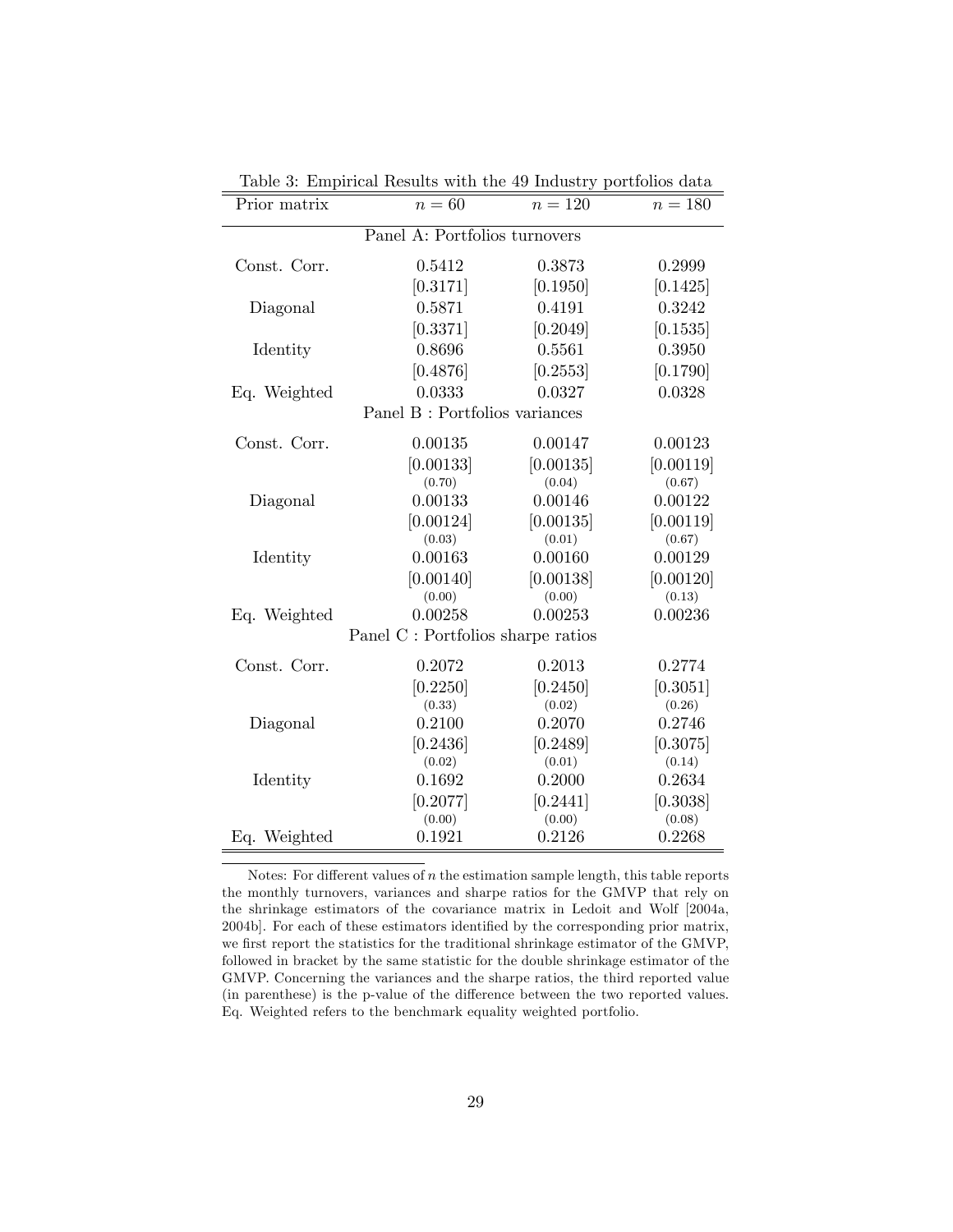| Prior matrix                   | $n=60$                             | $n = 120$ | $n=180$   |  |  |
|--------------------------------|------------------------------------|-----------|-----------|--|--|
| Panel A: Portfolios turnovers  |                                    |           |           |  |  |
| Const. Corr.                   | 1.1930                             | 1.4473    | 1.1174    |  |  |
|                                | [0.8511]                           | [0.7794]  | [0.5510]  |  |  |
| Diagonal                       | 1.1759                             | 0.9099    | 0.7207    |  |  |
|                                | [0.7707]                           | [0.4539]  | [0.3295]  |  |  |
| Identity                       | 1.5870                             | 1.3837    | 0.9126    |  |  |
|                                | [1.1335]                           | [0.6933]  | [0.4107]  |  |  |
| Eq. Weighted                   | 0.0257                             | 0.0258    | 0.0247    |  |  |
| Panel B : Portfolios variances |                                    |           |           |  |  |
| Const. Corr.                   | 0.00200                            | 0.00244   | 0.00168   |  |  |
|                                | [0.00179]                          | [0.00186] | [0.00137] |  |  |
|                                | (0.00)                             | (0.00)    | (0.00)    |  |  |
| Diagonal                       | 0.00169                            | 0.00184   | 0.00137   |  |  |
|                                | [0.00154]                          | [0.00156] | [0.00127] |  |  |
|                                | (0.00)                             | (0.00)    | (0.16)    |  |  |
| Identity                       | 0.00186                            | 0.00222   | 0.00155   |  |  |
|                                | [0.00169]                          | [0.00176] | [0.00136] |  |  |
|                                | (0.00)                             | (0.00)    | (0.06)    |  |  |
| Eq. Weighted                   | 0.00281                            | 0.00277   | 0.00258   |  |  |
|                                | Panel C : Portfolios sharpe ratios |           |           |  |  |
| Const. Corr.                   | 0.2742                             | 0.2455    | 0.3336    |  |  |
|                                | [0.2915]                           | [0.2958]  | [0.3583]  |  |  |
|                                | (0.04)                             | (0.00)    | (0.34)    |  |  |
| Diagonal                       | 0.2358                             | 0.2496    | 0.3383    |  |  |
|                                | [0.2574]                           | [0.2816]  | [0.3423]  |  |  |
|                                | (0.03)                             | (0.06)    | (0.85)    |  |  |
| Identity                       | 0.2382                             | 0.2375    | 0.3280    |  |  |
|                                | [0.2632]                           | [0.2803]  | [0.3403]  |  |  |
|                                | (0.00)                             | (0.01)    | (0.63)    |  |  |
| Eq. Weighted                   | 0.1659                             | 0.1944    | 0.2148    |  |  |

Table 4: Empirical Results with the 100 portfolios (sorted on size and book-to-market) data

Notes: For different values of  $n$  the estimation sample length, this table reports the monthly turnovers, variances and sharpe ratios for the GMVP that rely on the shrinkage estimators of the covariance matrix in Ledoit and Wolf [2004a, 2004b]. For each of these estimators identified by the corresponding prior matrix, we first report the statistics for the traditional shrinkage estimator of the GMVP, followed in bracket by the same statistic for the double shrinkage estimator of the GMVP. Concerning the variances and the sharpe ratios, the third reported value (in parenthese) is the p-value of the difference between the two reported values. Eq. Weighted refers to the benchmark equality weighted portfolio.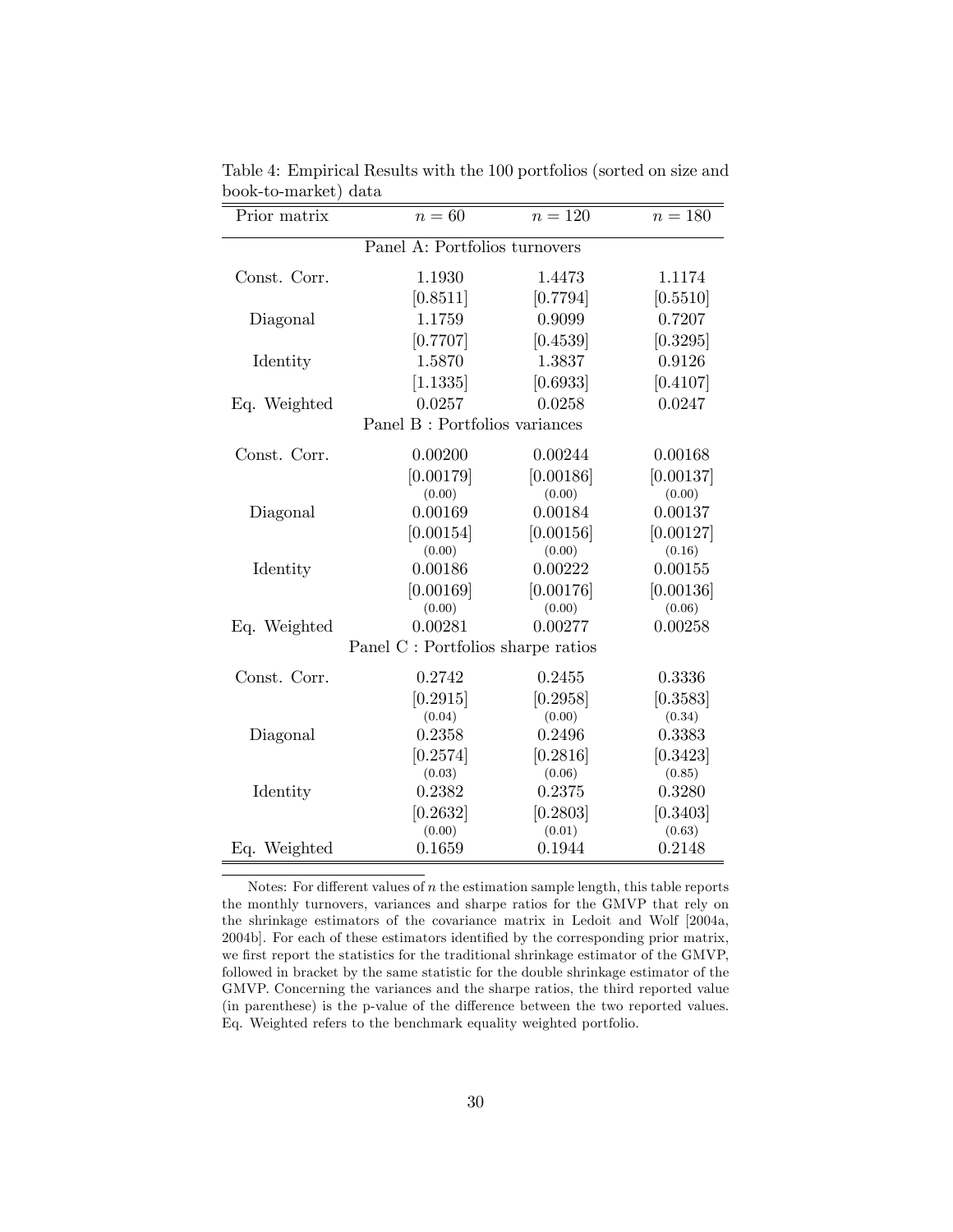## References

Allen, D. M. (1971), "Mean Square Error of Prediction as a Criterion for Selecting Variables", Technometrics, 13, 469-475.

Allen, D. M. (1974), "The Relationship Between Variable Selection, Data Augmentation and a Method of Prediction", Technometrics, 16, 125-127.

BAKER, N. AND R. HAUGEN (1991), "The Efficient Market Inefficiency of Capitalization-Weighted Stock Portfolios", Journal of Portfolio Management, 17(1), 35-40.

BEST, M. J. AND R. R. GRAUER (1991), "On the sensitivity of mean-variance efficient portfolios to changes in asset means: Some analytical and computational results", Review of Financial Studies, 4, 315-342.

Black, F. and R. Litterman (1992), "Global Portfolio Optimization", Financial Analysts Journal, 48, 28-43.

CHATTERJEE, S. AND B. PRICE (1977), Regression Analysis by Example, New York: John Wiley.

CHOPRA, V. K. AND W. T. ZIEMBA (1993), "The Effects of Errors in Means, Variances, and Covariances on Optimal Portfolio Choice", Journal of Portfolio Management, 4, 6-11.

DeMiguel, V., Garlappi, L. and R. Uppal (2009a), "Optimal versus naive diversification: How inefficient is the  $1/N$  portfolio strategy?", The Review of Financial Studies, 22, 1915-1953.

DeMiguel, V., Garlappi, L., Nogales, F. J. and R. Uppal (2009b), "A Generalized Approach to Portfolio Optimization: Improving Performance by Constraining Portfolio Norms", Management Science, 55, 5, 798-812.

DRAPER, N. R. AND H. SMITH (1981), Applied Regression Analysis, New York: John Wiley.

FAMA, E. F. AND K. R. FRENCH (1992), "The cross-section of expected stock returns", Journal of Finance, 47, 427-465.

Frost, P. A. and J. E. Savarino (1986), "An Empirical Bayes Approach to Efficient Portfolio Selection", Journal of Financial and Quantitative Analysis, 21, 293-305.

Frost, P. A. and J. E. Savarino (1988), "For Better Performance Constrain Portfolio Weights", Journal of Portfolio Management, 15, 29-34.

Golub, G. H., Heath, M. and G. Wahba (1979), "Generalized Cross-Validation as a Method for Choosing a Good Ridge Parameter", Technometrics, 21, 215-223.

GROB, J. (2003), "Restricted ridge estimation", *Statistics & Probability Letters*, 65, 57-64.

Hoerl, A. E. and R. W. Kennard (1970), "Ridge Regression: Biased Estimation of Non-Orthogonal Problems", Technometrics, 12, 55-67.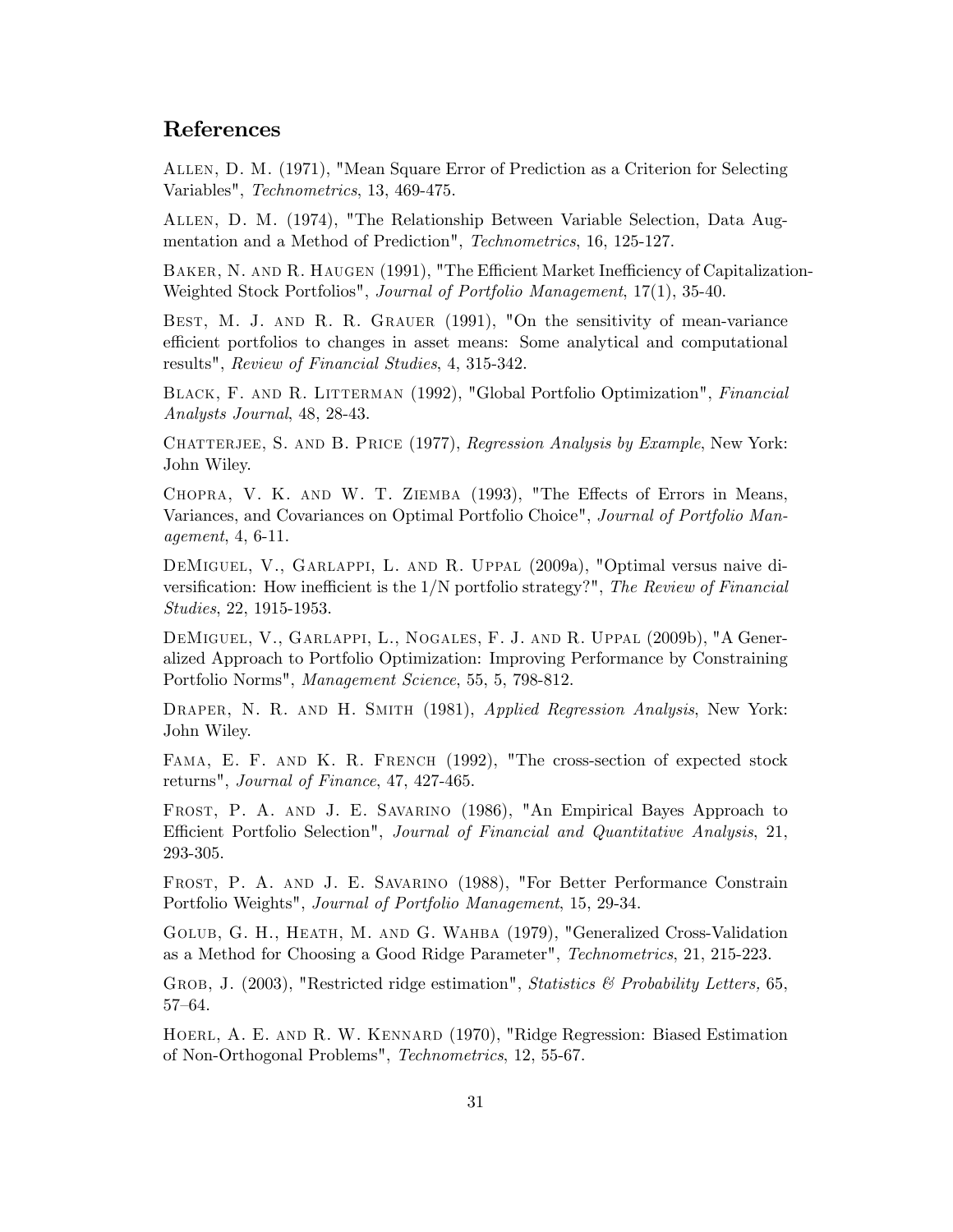Jagannathan, R. and T. Ma (2003), "Risk Reduction in Large Portfolios: Why Imposing the Wrong Constraints Helps", Journal of Finance, 58, 1651-1684.

JOBSON, J. D. AND B. KORKIE (1980), "Estimation for Markowitz Efficient Portfolios", Journal of the American Statistical Association, 75, 544-554.

Jobson, J. D. and B. Korkie (1981a), "Putting Markowitz Theory at work", Journal of Portfolio Management, 7(4), 70-74.

Jobson, J. D. and B. Korkie (1981b), "Performance Hypothesis Testing with the Sharpe and Treynor Measures", Journal of Finance, 36, 889-908.

Johnstone, I. M. and A. Y. Lu (2004), "Sparse principal components analysis", J. Amer. Statist. Assoc. To appear.

JORION, P. (1985), "International Portfolio Diversification with Estimation Risk", Journal of Business, 58, 259-278.

JORION, P. (1986), "Bayes-Stein Estimation for Portfolio Analysis", *Journal of Fi*nancial and Quantitative Analysis, 21, 279-292.

Kempf, A. and C. Memmel (2006), "Estimating the global minimum variance portfolio", Schmalenbach Business Review, 58, 332–348.

LEDOIT, O. AND M. WOLF  $(2003)$ , "Improved estimation of the covariance matrix of stock returns with an application to portfolio selection", Journal of Empirical Finance, 10, 603-621.

LEDOIT, O. AND M. WOLF (2004a), "Honey, I Shrunk the Sample Covariance Matrix", Journal of Portfolio Management, 31, 110-119.

LEDOIT, O. AND M. WOLF (2004b), "A well-conditioned estimator for large-dimensional covariance matrices", Journal of Multivariate Analysis, 88, 365-411.

MARCENKO, V. A. AND L. A. PASTUR (1967), "Distributions of eigenvalues of some sets of random matrices", Math. USSR-Sb, 1:507-536.

Memmel, C. (2003), "Performance Hypothesis Testing with the Sharpe Ratio", Finance Letters, 1, 21-23.

Merton, R. C. (1980), "On Estimating the Expected Return on the Market: An Exploratory Investigation", Journal of Financial Economics, 8, 323-361.

Michaud, R. O. (1989), "The Markowitz optimization enigma: Is optimized optimal?", Financial Analysts Journal, 45, 31-42.

NELSON, D. (1992), "Filtering and forecasting with misspecified ARCH models: Getting the right variance with the wrong model", Journal of Econometrics, 52, 61-90.

NETER, J., WASSERMAN, W. AND M. A. KUTNER (1983), Applied Linear Regression Models, Homewood, IL: Richard D. Irwin.

Swindel, B. F. (1976), "Good estimators based on prior information", Comm. Statist. Theory Methods, 5, 1065-1075.